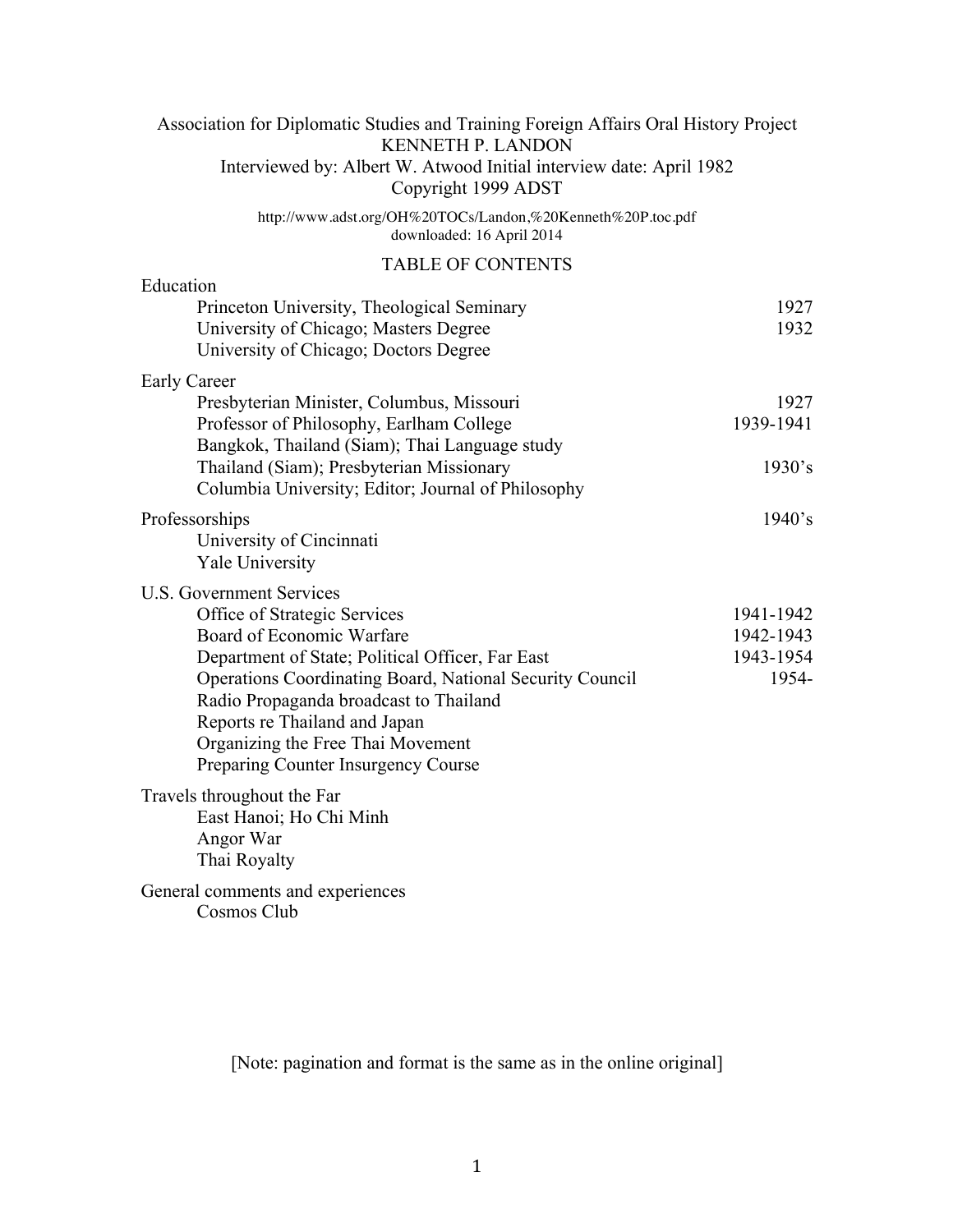Visit to MIT to discuss curriculum State Department's Country Team Seminar President Kennedy Author and books about Siam

#### INTERVIEW

*Q: I recall the first time that I met you; it was at a very busy intersection in Washington. My wife and I were riding with Mrs. Nelson Johnson, wife of the former Ambassador to China and also a former Club member, 1919-1954. It was an amusing incident because we stopped at this busy intersection and you were going across as a pedestrian and recognized her and came rushing over to the car to greet her, both of you utterly oblivious to the line of cars back of her! I was introduced to you at that time. Unfortunately, I had never known Nelson Johnson. He died before I really became acquainted with Mrs. Johnson. Did you know him?* 

LANDON: Yes. I knew Nelson Johnson in the Foreign Service when we were both here in Washington after World War II. I had a number of anecdotes about him from various Foreign Service officers. One of Nelson's favorite stories was about an American going abroad for the first time, by ship. He found himself sitting at meals beside a Frenchman who spoke little or no English.

The first time they met the Frenchman said bon appetit, and the American, thinking that this was his name, replied, "Jones." Little more was said because of the problem of communication. But at each meal the two exchanged the same pleasantry, the Frenchman saying "bon appetite" and the American replying "Jones." Toward the end of the trip it occurred to the American that surely they didn't have to introduce themselves on each occasion and that perhaps there was some misunderstanding of an international nature. On the last evening on shipboard as the two came to dinner the American decided to explore the possibility that the Frenchman was not really just introducing himself but was conveying some friendly sentiment, and so he spoke first and exclaimed, "bon appetit." The Frenchman was surprised and delighted and in the spirit of the occasion bowed and exclaimed "Jones."

I heard Nelson tell this story many times, and it always brought roars of laughter from himself, which of course brought much laughter from me. He seemed to feel that this tale reflected the problems of international understanding.

#### *Q: Ken, I noticed from the records that you've been a member of the Cosmos Club for some 30 years, joining in 1952. Do you recall who your sponsors were at that time?*

LANDON: My primary sponsor was a geologist friend, William D. Johnston. He was a very heavy man and yet seemed agile in the climbing of mountains. He was also internationally minded and became interested in Thailand, an interest that brought us

2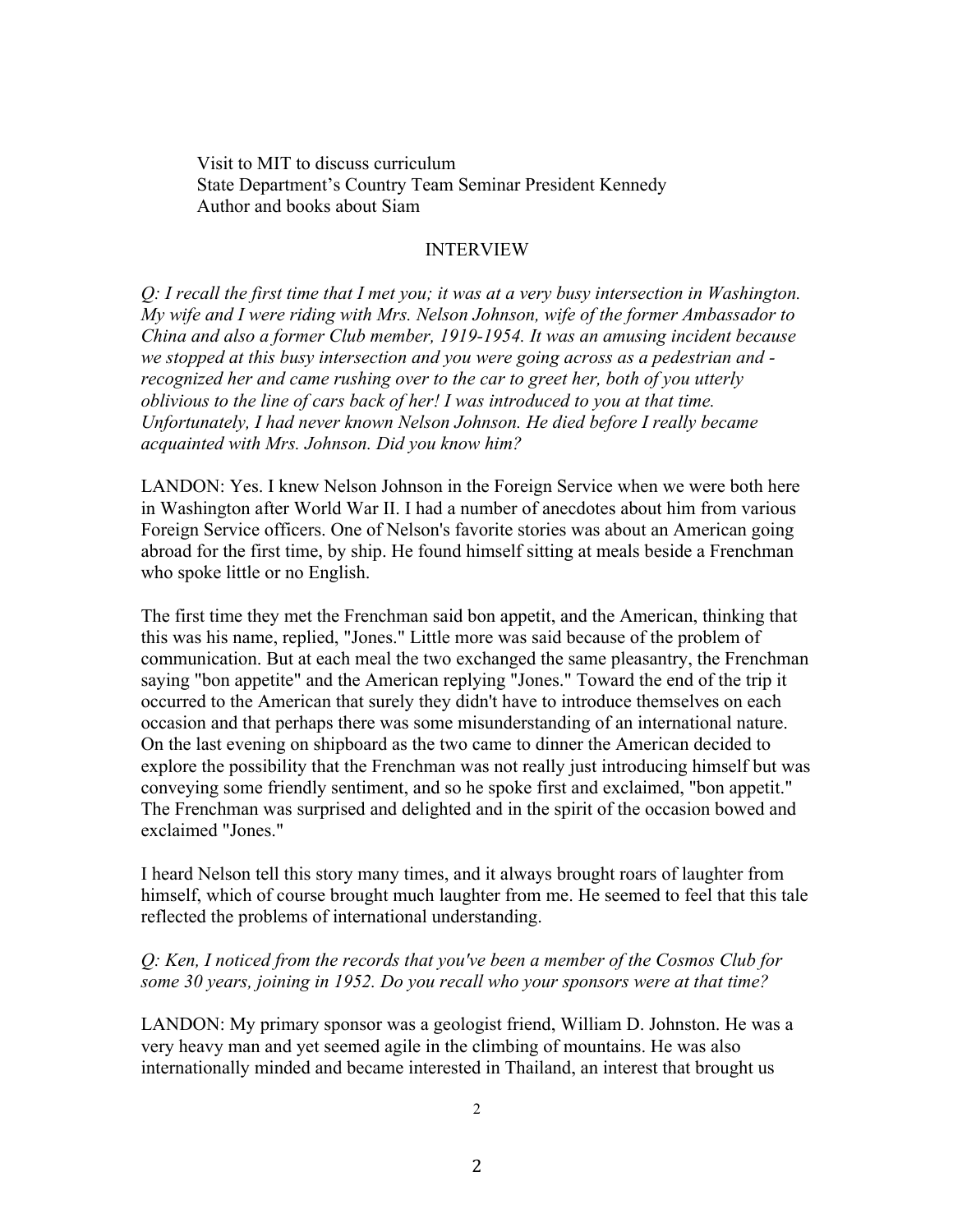together. He had an amusing way of talking and telling stories, and we were often together at Scientist Cliffs in Maryland where we too had our vacations. I had been encouraged to become a member by William Cullen Dennis, the president of Earlham College, where I taught philosophy in 1939-41. At that time I came to Washington, initially to make a report on the Japanese in Indochina on the invitation of Colonel William Donovan in August 1941 when he began to set up the Office of the Coordinator of Information. But I was then so preoccupied with the war that I didn't take time to appreciate the Cosmos Club.

*Q: As I understand it, you became a minister in the Presbyterian Church in 1927 and shortly thereafter you and your wife were sent to Siam as missionaries. I understand that you spent one year in Bangkok, learning the language, customs, and traditions of the country, and the next nine years as a missionary in various parts of Siam, as the country was then known. Do tell me a bit about those ten years you had over there.* 

LANDON: I became a missionary because of a series of sermons I preached in Columbus, New Jersey, where I was pastor of a church while I was also a student in the theological seminary at Princeton. I was one of my own converts. At Princeton my studies had included Semitic philology, Hebrew, and Greek. So I expected to become a missionary in the Middle East. At one time it seemed that Margaret, my wife, and I might be sent to a place called Hilla, which was on the road to Baghdad. But the only opening at the time was in Siam. The day before we landed in Bangkok on a little 90 ton steamer going up from Singapore, Margaret asked me to tell her all I knew about Siam. I said that I understood that most of the Thai people were twins. She thought that was interesting and asked for more information. I said they had a great many white elephants in the country and I was sure it must rain a lot as I had seen a picture of the king sitting under an umbrella built like a fountain with nine tiers. Aside from these observations I didn't know a thing. I didn't even know where we were going when we landed. Fortunately we were met and taken to a residence.

The same day we landed, our Ford coupe, shipped in a box from New York, was unboxed and fueled and I had my first adventure in driving on the wrong side of the road as traffic moved in the English rather than the American pattern. The first year we spent in Bangkok studying the language. I've never been bashful about languages so that as soon as I learned a few words I'd rush out into the street and try them out on someone. My first two words were "how much" and "expensive." I went into numerous shops and asked "how much" while pointing at something. After getting a reply I would say "expensive" and start out of the shop. What followed in words was beyond me because I had not yet learned to count. Feeling sorry for frustrated shopkeepers who would follow me down the street while lowering their price step by step, I quickly learned how to count so as to know what the price actually was.

Both Margaret and I studied three hours a day with a teacher and then spent another three hours studying for the next lesson. We learned the language thoroughly as we expected to work with people and knew we had to be able to converse with ease and without dictionary in hand. After six months I preached my first sermon in a Bangkok church, not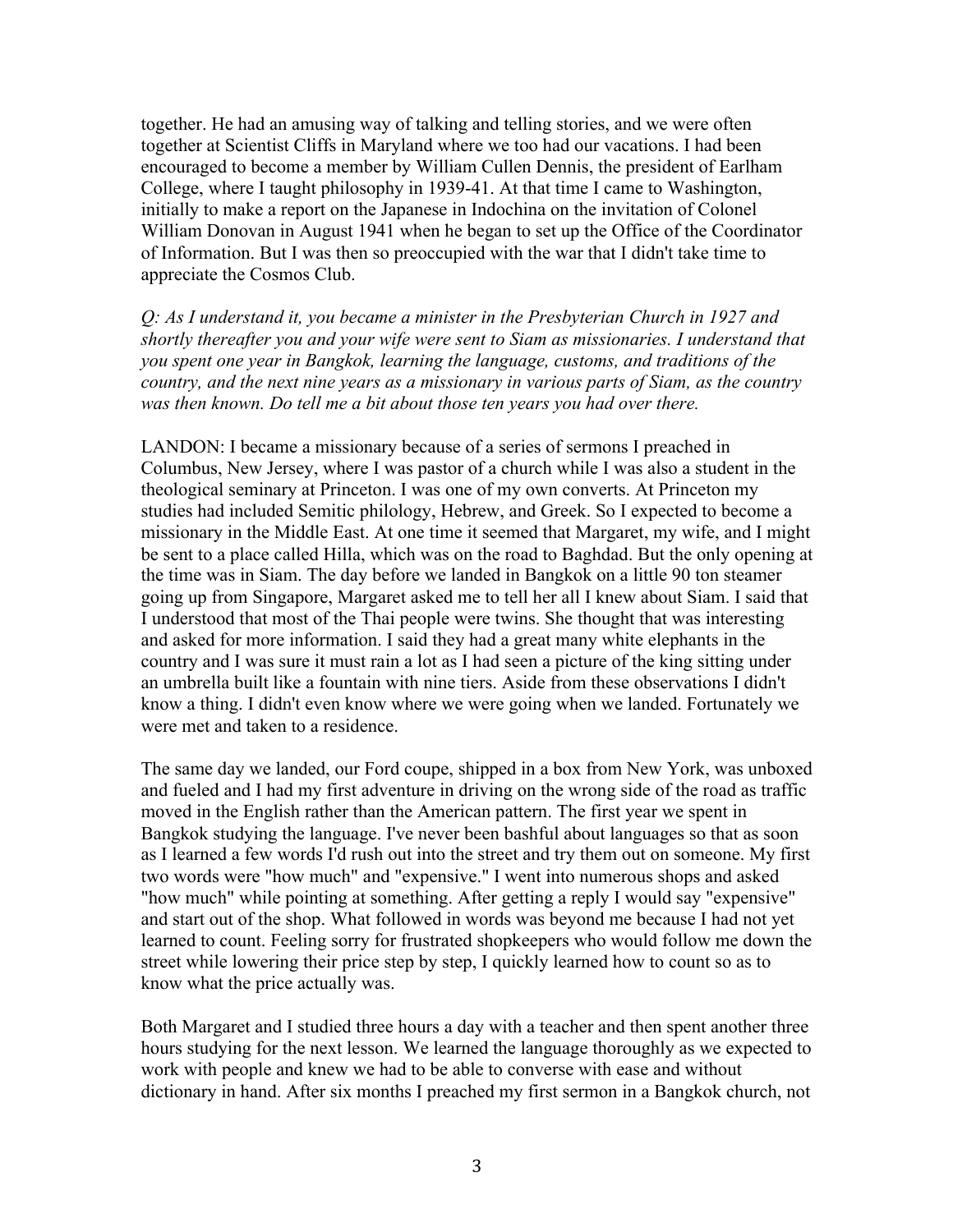without some consternation in the audience. An elder in the church came to me afterward and congratulated me on my sermon and with a kindly smile said that I had told him something new about Jesus that he had never heard before. I had said that Jesus was crucified on a pair of wooden pants. The words for cross and for pants were close in sound, and I had used the word for pants. I was as amused as the elder was. We discovered that the Thai language required an ear for tone, for music, as the meaning of a word or sound changed with the tone, whether it was high, low, even, rising or falling, or acute either high or low. It was common for a missionary to ask his servant for a tiger when what he wanted was his jacket. We discovered also that some 60% of the words were derived from Sanskrit or Pali, classic languages of India, and that the language was replete with terms derived from the Buddhist religion, which arrived centuries before via Ceylon and Burma. So I knew I would have to study India if I were to understand the people of Siam. I later studied both Sanskrit and Pali at the University of Chicago, where I took courses also on India.

After a year in Bangkok we were assigned to Nakhon Si Thammarat on the east coast of the peninsula facing the Gulf of Siam. A year later we moved across the peninsula to a town called Trang (a Malay word meaning "light"). In Nakhon Si Thammarat we lived in the compound of a girls' school with the principal, a Miss Helen McCague.

Our first incredible experience occurred one Sunday when I was coming home from church dressed in a white duck suit and carrying a Malacca cane. As I came up the road toward the house, which was on the edge of town, I looked across a high hedge and saw five servants of the compound standing and looking at something. I came through the gateway, and to my horror I saw our newborn baby girl lying naked on a mat with a sun helmet over her head to shade her eyes, but with a 12 foot king cobra encircling her and with its head erect and swaying above her while it examined her, presumably to determine what to do with her. The king cobra is different from the ordinary cobra, which is generally 3 to 4 feet long. This is a giant breed that is not afraid of people and will attack, sometimes without provocation. They may grow in size to between 9 and even up to 15 feet. Such a cobra may strike chest high on a person while the ordinary cobra seldom hits above the ankle.

Well, I being a father didn't think of all this. I just let out a war whoop and started racing across the lawn leaving my Malacca cane. The king cobra, apparently recognizing a reckless father coming to save the baby, reared up an extra foot or more to view the approaching conflict and suddenly took off like an express train, spinning the baby like a top as it unwound. I later observed portraits of Buddha in temples encircled protectively by such a cobra with its coils keeping him safe from the monsoon wind and its hood spread like an umbrella over his head. And as Buddha was a prince, son of a king, a mythology developed that if one were so embraced by a king cobra that person was a prince or princess. The myth was reinforced by the fact that a Sino-Thai infant was so embraced and grew up to drive the Burmese out of Siam and become King Chao Tak, a boyhood friend of the man who had him later assassinated to become king himself, the first monarch of the Chakri Dynasty. I was frequently informed by Thai that my daughter would grow up to become a princess and marry a prince or even a king. She did,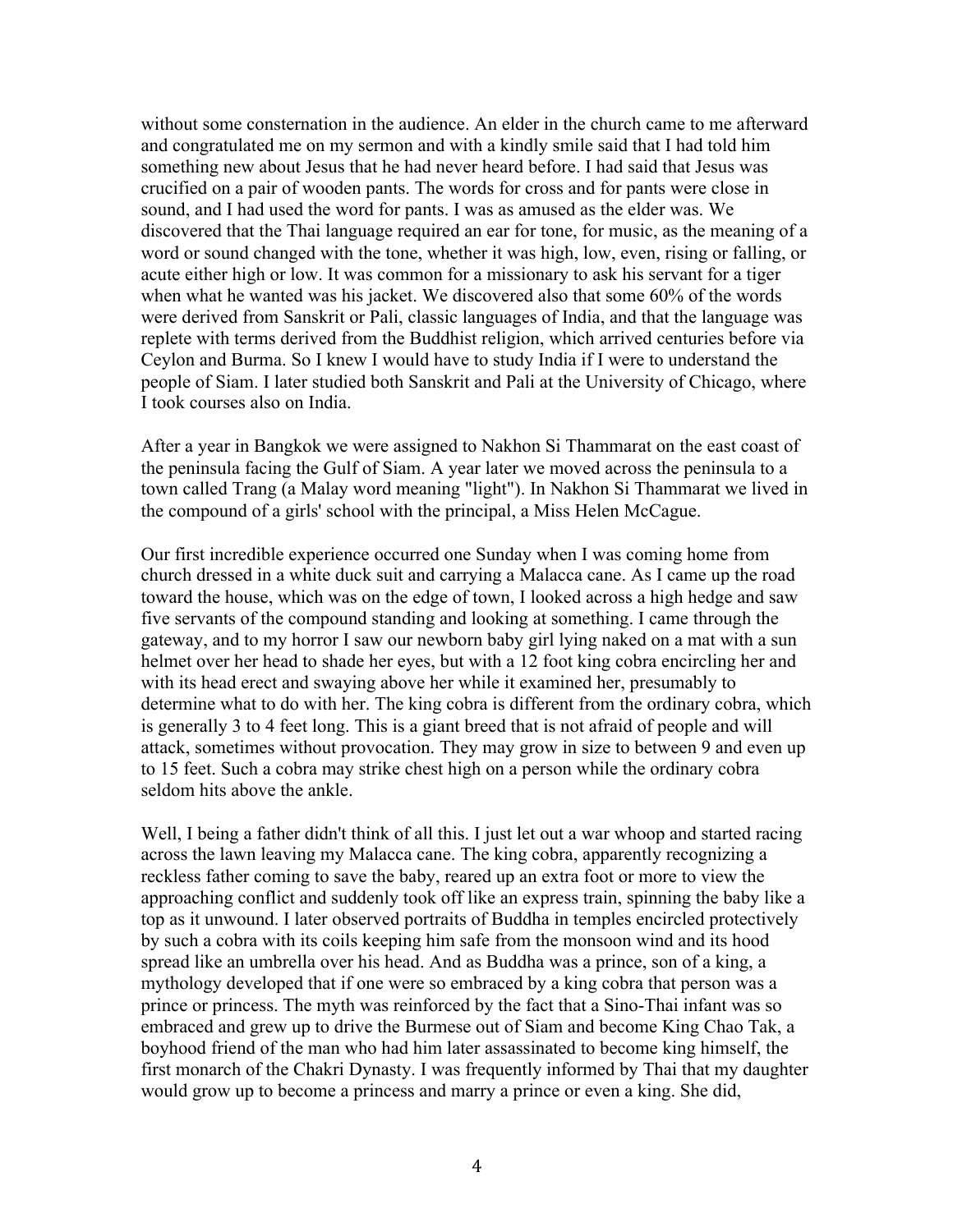American style, marrying a football hero.

Soon after this first dramatic experience with the wildlife of Siam I went on a tour with the evangelist of the station, an elderly gentleman who was about to retire and whom I was supposed to replace. He had been in Siam about 40 years and was proud of his preaching ability. We went to the town of Singora. He then set out to show me how to go about preaching. He stood on a box in the market place and began to sing a hymn and soon got a crowd together. As he preached there would be a murmur of awe now and then. I was impressed and went to stand among the listeners in the hope that I might hear what they had to say. I discovered that the murmurs of awe occurred when he made some dramatic shouts when his mouth would open wide but his teeth would remain closed. This performance held the crowd spellbound. I realized there was more to mission work than met the eye. I had everything to learn, of course. In that part of South Siam there was a large Chinese population on the rubber plantations and tin mines. They did the heavy labor and were the commercial class. They also ran the restaurants in market places, and this led me to decide to abandon the practice of other missionaries who traveled with their own cook and equipment and to depend on the Chinese cook-shops. And this led me into closer contact with Chinese.

As I went from town to town I discovered that the Chinese in Siam had no schools to speak of. This was not surprising as they came from a coolie class in China. They admired scholarship but had few scholars among them. I saw also that they had money and could afford schools, and I talked to them about setting up schools. And then I learned also that I could get little out of them while speaking Thai. So I began to study Chinese while traveling about, my informant being a Swatow Chinese who was an evangelist to the Chinese. In about six months I was able to preach and converse in the Swatow or Tacho dialect. I was surprised to have Chinese inform me I was from a village in China named Pho Leng, because of my nasal intonations, of which I was unaware.

When I was fairly fluent in Chinese I started a campaign in a town on the railroad line largely inhabited by Chinese. The Chinese merchants would go to the local opium den about 10 o'clock and again at about 4 in the afternoon for a pipe or two of opium. I would follow along and sit on the side of the divan and chat with them about schools. I would first select a good piece of land on which a school might be built and find out who owned it. Then I would become acquainted with that man, find out if he was Chinese, and follow him to the opium den. I would talk to him about building a Chinese school on his property that would be owned and operated by the Chinese community. The conversation would move on to the bricks and lumber and roofing and labor involved, and then I would ask him to bring together some of the leading Chinese merchants to discuss ways and means. This first school took about a year to promote and build--a modest effort that offered only primary education through the fourth grade. I helped procure the teachers from Bangkok, Singapore, Penang. All funds, materials, and labor were provided locally.

A frequent question was what was in it for me--and did they have to become Christians. My only suggestion was that they provide for a reading room for the Chinese community and subscribe to Chinese newspapers and periodicals, and that I would provide some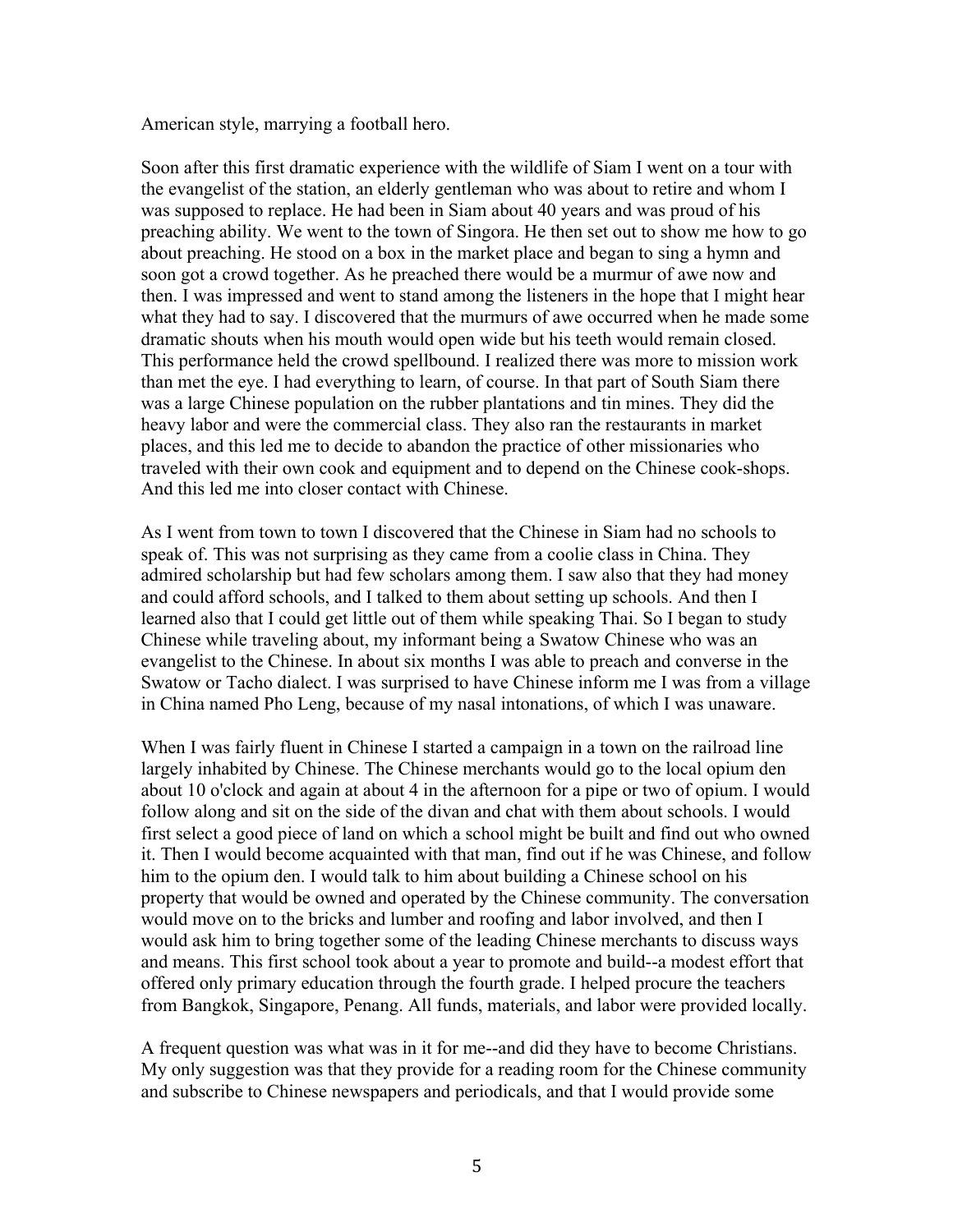Chinese Christian periodicals published in China and Singapore. Over a period of about seven years was able to bring into being a number of such schools along the railroad line and had a waiting list of invitations from other towns on the west coast. Eventually all these schools established Christian chapels and hired dual-purpose teachers who could function also as pastors or preachers as needed. My parish extended from the Kra Isthmus to the Malay border, a couple of hundred miles, and I toured the area traveling by train, bullock cart, elephant, coastal boats, river craft, bicycle, and on foot. In order to keep in touch with widely scattered Thai and Chinese communities I began to publish a letter, which evolved into a brief monthly journal in both Thai and Chinese. By the time we left Siam in late 1937 I had a lively correspondence with Thai and Chinese, with my Chinese evangelist handling the Chinese end of things. I could read hand-scribbled Thai and I used Thai typewriters, but hand-written Chinese was beyond me. I still, in 1982, occasionally receive letters in Thai and find to my own surprise that I still have no trouble reading the script.

As for Margaret, she was busy running a large household, having three children, and acting as principal of the Anugun School for Girls. She was a very effective educator and introduced a kind of primary education for Siamese children who were able to read in a very short time as compared to the length of time that it would take to learn to read in the public schools. They might be in a public school for two or three years before they could achieve the skills that Margaret achieved in about a year. This led the minister of education to come down from Bangkok to inspect Margaret's program and methods. By the time we left Siam in late 1937, I had a 10-year file of several Siamese-language newspapers and periodicals as well as a library collection of books, pamphlets, and maps on the area. There had been a coup d'etat in 1932 against the absolute monarchy, which I felt was of historic significance and on which I obtained substantial documentation over a 5-year period.

After we returned to the United States in 1937, I resigned from the mission for various reasons. But here's one anecdote that might show the cultural interplay we had with one Thai village, a village on the railroad line near Tungson. I had inherited a small notebook from a former Thai evangelist who had noted on the cover the phrase: "Those that have been talked." It contained a list of names in the village and nothing more. The first time I visited the village I consulted the notebook and began asking where the people were on the list. The village was soon empty of people because they were alarmed by this stranger carrying a book with their names in it. I finally convinced them of my innocent intentions and eventually we became friends. I visited the village every few months and would stay in the house of the village chief, sleeping on a mat at the end of a row of sleeping children.

One day, two of the men of that village came some 40 miles to visit us. I'd stayed with them and eaten their food, and they stayed with us and ate our food. They spent their days looking over the town and fields. After a week or so they returned home. They returned about a month later with their village chief and I could see they had something very heavy on their minds. They stayed a week or more and again toured the countryside. Then they said they would like to have a serious consultation with me. The village chief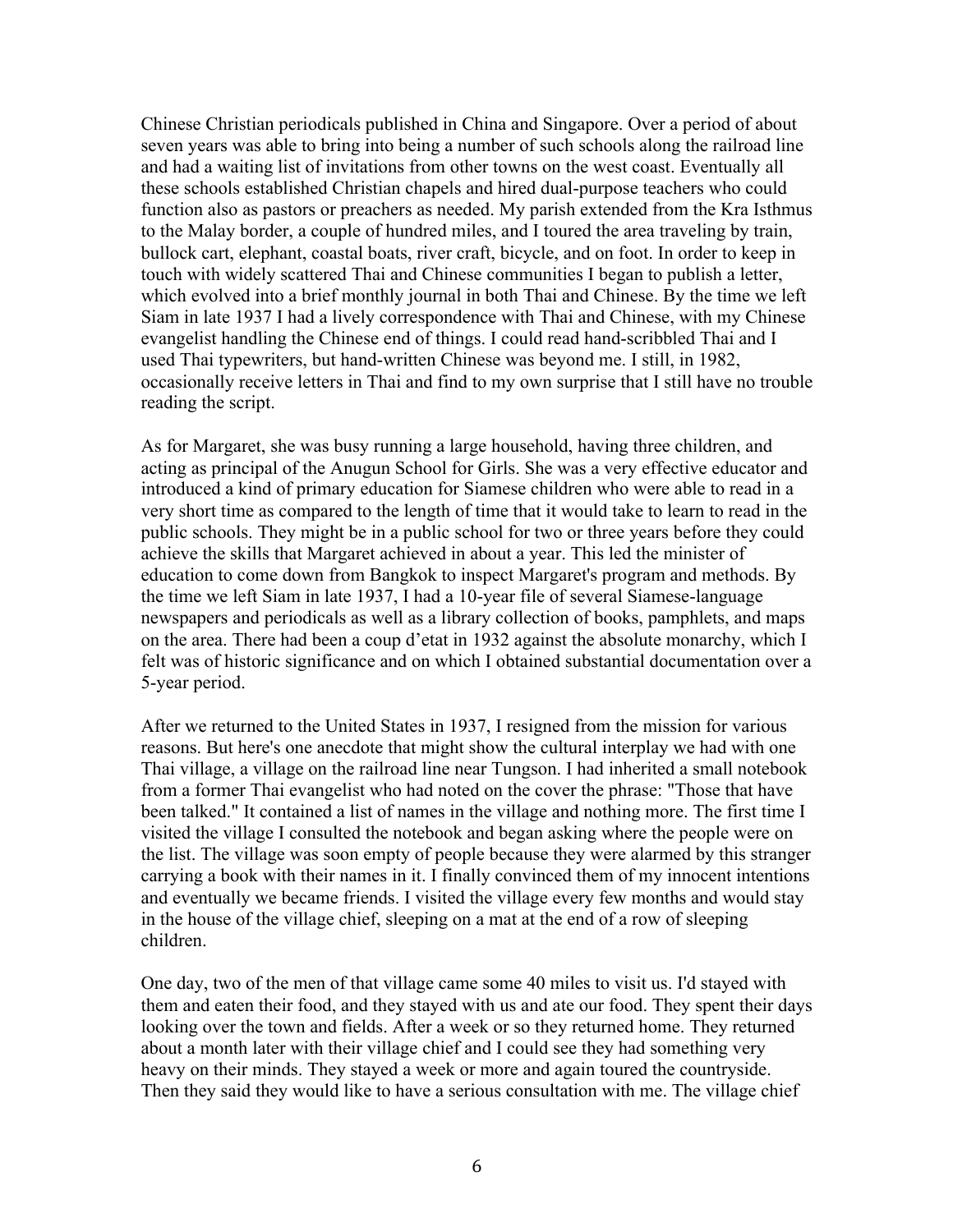said that they liked me and my family and that it was obvious that we liked them, too. He said, "You have a very large compound." It was about 6 acres because it had been acquired when the mission was hoping to build a boys' school. It was an old pepper garden with many wells.

The village chief said, "You have many coconut trees, enough to feed a village. And betelnut trees in plenty, which would take care of our chewing of betel." This was an aromatic kind of chewing tobacco that stained the teeth red at first and then turned them black. The chief said that they purposed to move their whole village over to our compound, and he said, "We think we could be a real help. For instance, you could fire all of your servants (who were Chinese) and we'd do all your compound work and the housework and take care of your children. You have only one wife. You're a young man of great importance; so you could have the pick of our girls and you could have a number of wives, which would be appropriate to your position. And then instead of just the two children that you have, you could have a great many that would really establish you here. And when you went out, instead of going alone--we see you always have books with you- -one of us could carry your betelnut set, you really ought to chew betelnut. It's very good for you, for the digestion, very stimulating. Another one could carry a spittoon. You shouldn't just spit any place. Another one could carry your cheroots. You should really learn to smoke our cheroots; they are very fragrant and settle the stomach. And we notice that every day you go on a bicycle to meet some men and you rush around with a club and hit a ball. We'd be glad to do that work for you. You don't need to sweat like that. And wherever you went you would have an entourage that would show you were a person of importance. And then when we got into trouble, why you'd take care of us and represent us before the government, and you and we could have a very good and happy relationship.

Now we have discovered some fields that you could buy, and we would work those fields and you'd never have to buy any more rice. We'd raise your vegetables and chickens also. And we'd be your people."

I was quite impressed and I thanked them warmly. But I told them that in the first place I had a little problem. In about another year or so I would return to the United States and then they would become orphans. And whether I returned to Siam or not was problematical. I might and I might not. Furthermore I didn't own the compound. So that I'd have to ask permission from the company that owned it. They got the idea. They realized that although we would have been very happy together it might not work if I returned to the United States. So that was the end of that adventure.

One of my unusual experiences involved a missionary colleague named Dr. L. C. Bulkley who ran the Trang hospital; a wounded tiger; a young professional hunter; and Dr. Livingston's shoulder. When Margaret and I moved across the peninsula from Nakhon Si Thammarat to Trang, south Siam, we had as a resident physician Dr. L. C. Bulkley whose father was a prominent physician in New York City and who insisted that his son also become a physician. But L.C.'s interests were more veterinarian than his father anticipated and he became an inveterate hunter of tigers and other game. We soon learned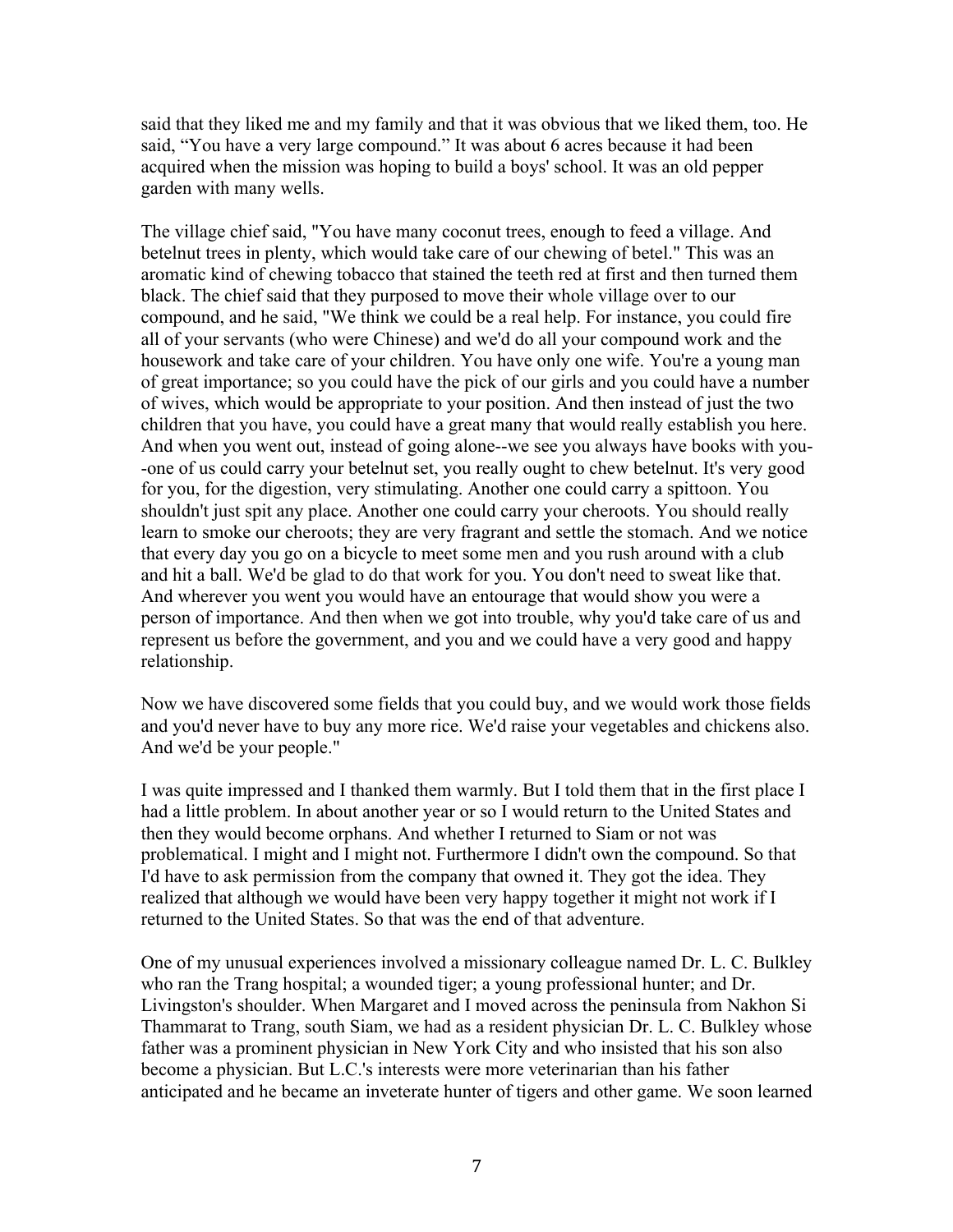to count on the doctor's vanishing on the nights before the full moon, during the full moon, and a day or so after the full moon when he went tiger hunting. And we were very much impressed by his achievements. His stairwell was literally fenced at the top on three sides with tiger skulls ranging from huge ones in the middle of the "U" down to cub-sized ones at the ends of the "U" - all of which glared at one ascending the stairs to the second floor. The doctor was only too glad to show pictures of himself with gun in hand and foot resting on the body or head of a dead tiger, which he had presumably just killed.

Looking at the pictures I asked him where each tiger was shot and how he did it, and how he encountered the tiger. And I began to wonder at his replies, which were somewhat vague, such as, "This one was killed over near Nam Dok." Or, "Oh, that one was shot while taking a drink from the Daang Creek." And then asked a direct question. "You did shoot them, didn't you?" And then he looked at me from sad brown eyes and confessed, "No." He went on to explain that he had a standing offer of 10 cents to anyone who brought him an animal to look at with an option to buy, even if the tigers were dead. As a consequence he had a parade of enormous proportions passing by with every kind of wild animal from king cobras to black panthers and tigers and young elephants. Dr. Bulkley tried several times to get me to go tiger hunting with him, but I was not interested as I had never had much success even shooting rabbits sitting on the ground and looking at me. I had had some success shooting birds on the wing for some reason I never understood. So tigers-definitely no!

One night in 1934 or 1935 I had been to a church meeting and at about 10 p.m. or so I was riding my bicycle slowly from the church past the hospital on the road home. I saw a light in the operating room, which was separate from but connected to the hospital and wondered why the doctor was working so late at night. I turned my cycle in that direction and stopped at the foot of the steps leading up into the operating room and could see through the open screen door the figure of Dr. Bulkley at the operating table. I could not see any assistant working with him giving anesthesia. The doctor was alone and he was chuckling some more. I became alarmed and wondered if he was out of his mind and what he was up to.

I cautiously went up the steps and said, "Good evening, Doctor. You're working late. What's the emergency?"

The doctor didn't even look up at me as I entered the room. He welcomed me as a helper and told me to take over the anesthesia, chloroform, which he was having to administer with one hand as the patient needed it, while engaging in surgery. On the table lay a young man, little more than a boy, who, the doctor told me, was a professional hunter, a boy who loved to hunt rather than go to school and who had been required to attend classes but had managed to complete the mandatory attendance, learning little or nothing. He couldn't even read. But, this boy was going to become the luckiest boy in the world because, when the doctor completed his surgery on the boy's left shoulder, he would have provided him with a shoulder exactly like the shoulder of Dr. Livingston, who had been mauled by a lion, also on the left shoulder. In fact, he announced, "This boy might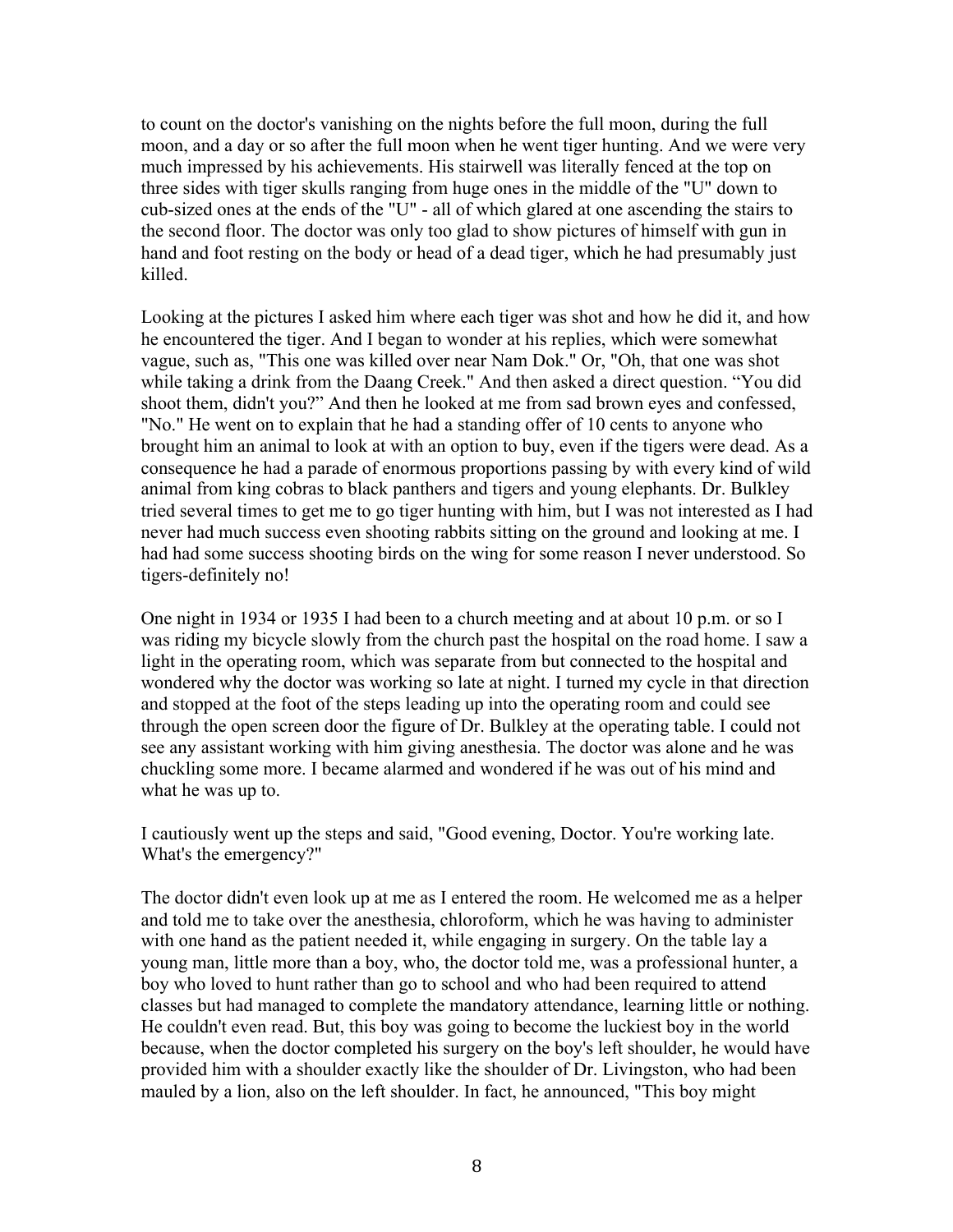become famous because of his shoulder, the only one like the famous Dr. Livingston's."

On a stand next to the table stood a model of Dr. Livingston's shoulder, which Dr. Bulkley told me he had bought when he was first going through London en route to Siam to become a missionary doctor. He had been a great admirer of Dr. Livingston and in hero worship style had bought this model to inspire him in his own missionary work. As Dr. Bulkley cut and sutured and did what surgeons do to shoulders, be kept chuckling and talking about the boy and how it came about. And I kept adding chloroform now and then and hoping I wouldn't give him too much, which I knew was easy to do. I had seen my own little daughter, Peggy, operated on by Dr. Bulkley under chloroform and suddenly turn white and stop breathing only to be brought back to life when Dr. Bulkley dropped the chloroform pad and gave her a shaking and slapping and got her back alive again.

What had happened was that Dr. Bulkley and his hunter went after tiger on a route followed almost nightly by a tiger which the boy had studied. This was the way tigers were usually shot--by cutting across the path of a tiger on his nightly rounds and generally getting a shot in at close quarters. Most tigers were shot with 12-gauge doublebarreled shotguns, often with one barrel loaded with screws and nails for the initial shot. Dr. Bulkley, however, thought this not sporting and he carried a rifle--and perhaps for that reason never got close enough to bag his own tiger. This night he had had a skilled hunter who brought him in close for his shot--and he hit the tiger but only wounded it. It was dusk and they followed the blood droppings for a while but didn't get another shot before it became too dark and too dangerous to trail the tiger. Up to then the young hunter had been in the lead and Dr. Bulkley behind. When they decided to go back they reversed the order and Dr. Bulkley took the lead. They went only a short distance when the wounded tiger leaped from the top of a termite mound beside the trail and knocked the boy to the ground and seized his shoulder intending to drag him off into the jungle. Dr. Bulkley was astounded and swung around in the direction of the attacking tiger, and as he did his gun went off accidentally and killed the tiger, fortunately missing the boy. It was the only tiger he ever shot and he had not planned that shot!

Making sure the tiger was dead and the boy alive but in great pain, Bulkley ran to the nearest village to get help. He got some men to rip out a bamboo-woven wall from a shack to use as a stretcher. They carried the boy on the stretcher out of the jungle to the road where Dr. Bulkley's car stood and loaded him into the back seat. Bulkley then drove to his hospital, which was about an hour's drive or more away. When the doctor examined the boy's shoulder and saw the kind of bone separation and crushing that had occurred it suddenly struck him that this was a close parallel to the experience of Dr. Livingston. He brought out his shoulder model, which indicated what the injury was and shows how it had been treated. He then decided that with only a little extra help he could give the boy the same kind of shoulder as his hero, Dr. Livingston. That was when I arrived on the scene. I was curious about the boy and visited him daily. He was in pain. and feverish, but like so many country Thai had remarkable healing qualities. To entertain him I took a copy of Aesop's Fables in Thai and read him some stories of the animals in the Fables. As a hunter he was fascinated with animals and took a great interest in the stories. One day he remarked that he wished he could read them himself,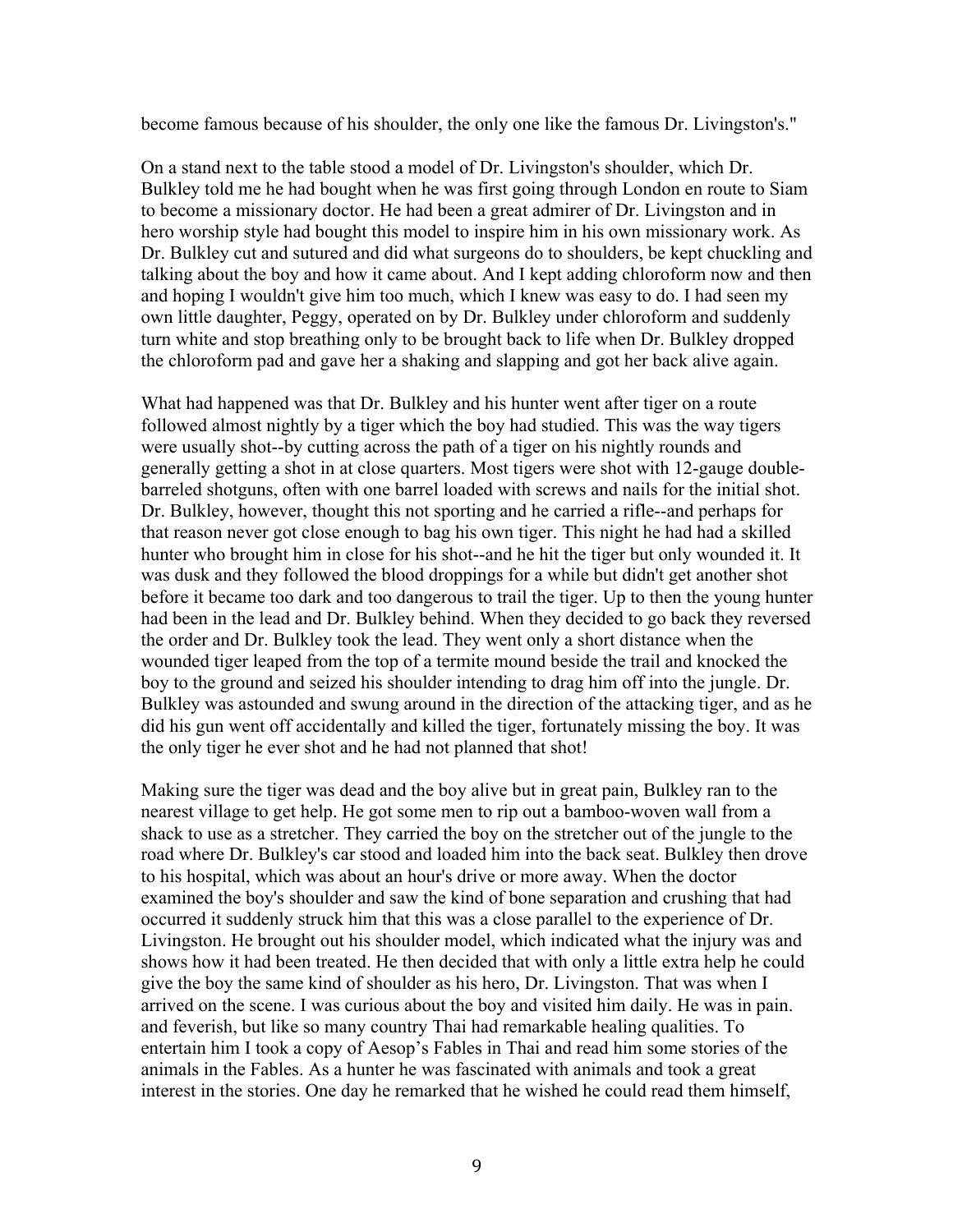but was no good at it. He was not the first young Thai whom I had known who had managed to go through as much as four years of primary school and come out unscathed.

One of the things that I had learned as a foreigner studying the language was that the alphabet was phonetic and indeed was probably designed to help assimilate non-Thai. There were clear indications, critical markings and arrangements, that told one whether the tone was rising, dropping, high, low, or acute--and whether the vowels were long or short, etc. So I began to show the boy how the language was put together and how easy it would be for him to read, if he really wanted to. Margaret had had a similar experience teaching a maid, Maa Cham, to read. She caught on quickly and became so excited reading that for a time she didn't want to work but read. Once the word was pronounced phonetically the Thai who spoke the language immediately knew the meaning for most words. And this was the case with the young hunter. I left him with the copy of Aesop's Fables to read when he pleased.

During the Eisenhower administration I was employed by the Operations Coordinating Board, an adjunct to the National Security Council, and had my office in the Executive Office Building. I think it was in 1956 or 1957 that I had a phone call from the Thai Embassy asking for an appointment for the Thai Minister for Adult Education. I explained that I was no longer on a State Department political desk and that his call on me would be wasted but that if they could tell me his interest or problem I would be glad to help him see the appropriate officials. The Embassy officer said that it was a personal interest and would take only a few minutes. And so we set a time.

The Thai official, handsomely dressed, arrived on time, and stood before me expectantly for a few minutes without sitting down. Then he asked me if I remembered him. I have always found this an annoying question, unfair really, and thought to myself that this was going to be embarrassing to both of us because he obviously expected me to remember him. My mind was totally blank, and I made the usual dishonest response that I thought he looked familiar but couldn't quite remember where and when we had met. He laughed at my remark and then asked, "Do you remember a young boy mauled by a tiger near Trang who was operated on by Dr. Bulkley?"

I said, yes, I did remember such a boy and felt sorry for the young man in a way because like Dr. Livingston who had had a similar experience, the young hunter would never be able to hold his gun in shooting position again since he could not raise his left arm into shooting position, and his work as a hunter was thus ended.

The Thai official then showed me that he indeed could not raise his left arm to hold a gun in shooting position and said, "I was that boy!"

He then told me how he had gone on in his education and had now become Minister of Education for Adult Education. He said also that he still liked to read Aesop's Fables now and then but had long since worn out the paper copy I had given him.

# *Q: Well, Ken, I understand that after you came back to the United States in 1937, you*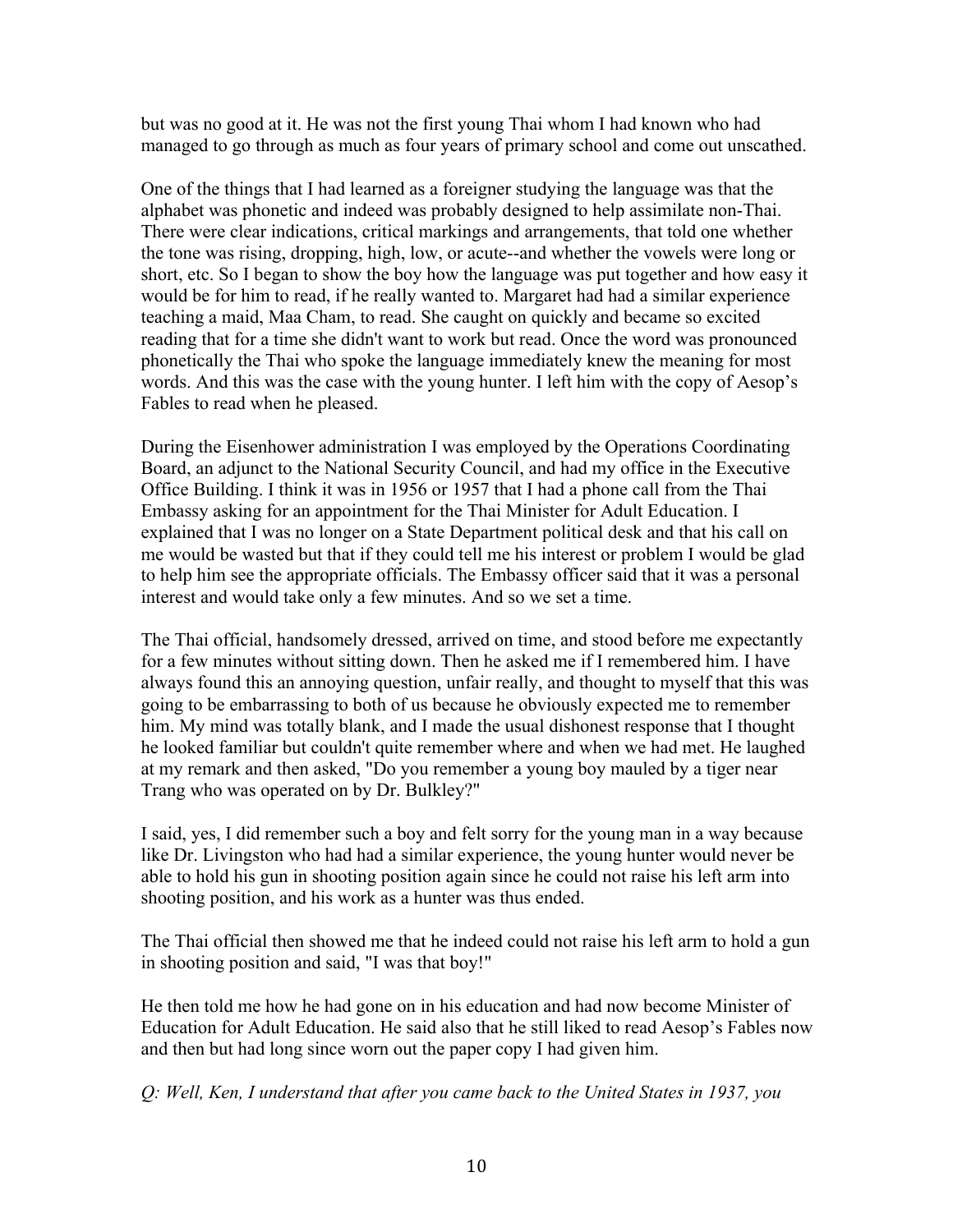*went to the University of Chicago and obtained a Ph.D. and a short time thereafter you went to Earlham College as a professor and head of the philosophy department.* 

# LANDON: That's right.

## *Q: So, I wish you would tell me a little bit of something about your academic career.*

LANDON: Well, I had gotten my M.A. at the University of Chicago in 1932, and after coming back from Siam at the end of 1937 I went first to Harvard and then to Chicago to see about graduate study. I chose Chicago because I could get the courses I wanted and also was attracted by the plan of President Hutchins. His idea was that if one was in residence for three successive quarters and if, during that period of time, he was able to take the written exams in the chosen discipline, pass French, German, and any other language requirements, complete a dissertation and the oral examinations, then he could complete all the requirements for the Ph.D. I decided that I would try to do it, as I was short on money and time was urgent. Well, I about killed myself in the process and finally, when I went up to get my hood, President Hutchins was sitting in a big armchair on the platform. He looked up at me and then he looked at a little note he had and he said, "I understand that you got your doctorate in three quarters here under my plan." And I said, "Yes, that seems to be the case." He laughed and said, "I always wondered who the damn fools would be who'd try to do it. I'm glad you succeeded."

After that I became a professor of philosophy at Earlham College. I got the job in a very unusual fashion. I had first tried to interest various universities in Southeast Asian studies. I was sponsored by the American Council of Learned Societies and by Mortimer Graves in particular. He sent me to visit the Far Eastern departments of the universities of Pennsylvania, Princeton, Columbia, Yale, Harvard, and Chicago and also urged them to take an interest in Southeast Asian studies.

As bait, one of my old friends, His Royal Highness Prince Damrong, who was in exile in Penang after the coup d'état of 1932, agreed to let me locate at some university his famous library collection, probably the finest in the world at that time on southeast Asia. He had spent a lifetime collecting his materials and got his start in World War I when he confiscated the collection of a German scholar in Bangkok named Frankfurter. Damrong himself was a fine scholar and had founded the National Library in Bangkok, also the Ministry of Education. But I could not give his library away. No American university would accept it. The great librarian Metcalf at Harvard said to me, "Mr. Landon, Harvard does not have a course on southeast Asia. We would never use it. And he added, prophetically, we probably never will have such a course." Harvard, still, in 1982, has not discovered southeast Asia and has only trivial interest in Vietnam because of its relation to China.

I was up against it financially and I had to get a job. I suppose that my procedure was very unorthodox. I drove to almost every college and university in Illinois. Indiana, Ohio, and western Pennsylvania hunting for a teaching position of some sort. This was in 1938 going into 1939. I finally got a job at Earlham College out of a gas station on four nickels. I drove into the town, saw the Earlham campus, went to a gas-station telephone,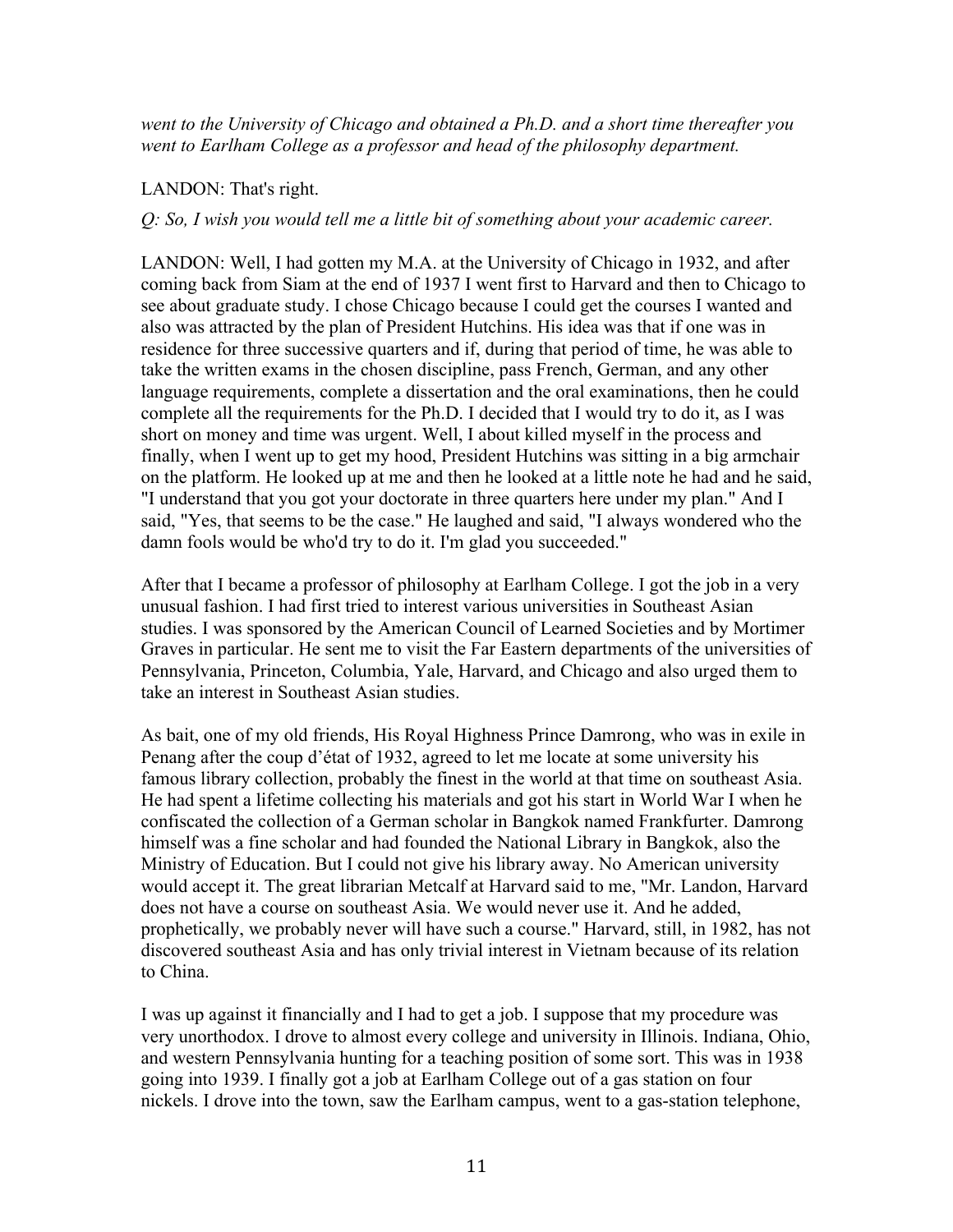dropped in a nickel and asked to speak to the college president. I didn't know at the time that he was a sucker for telephone calls and seldom wrote a letter. We talked a while and he asked me what position I was applying for.

I thought of my theological background as a Presbyterian missionary and knew that Earlham was a Quaker school, so I decided not to mention religion. So I said I was applying for a position teaching philosophy. The phone seemed dead for a few moments and then President Dennis said that this was rather unexpected and a little odd as that position had become vacant only the night before about 10 p.m. He asked how I knew about it. I said that these things got around rather quickly and went on to present my case as a philosophy professor. After I dropped in my fourth nickel I said to him, Mr. President, I've told you just about everything I can over this phone, and that was my last nickel; may I come to see you? So he allowed me to go to his office.

President Dennis asked me many questions about what I thought I could teach. I was prepared to tell him I could teach anything. Finally he said, "Do you think that the head of your department at Chicago would believe that you could teach all the courses we need here at Earlham? I said, very blithely, "Why don't you ask him?" "Well," he said, "I will." And he turned around, picked up his phone, and called the university. In a moment or so he had the head of my department. Then a monologue went on in which he sat there looking at me while asking most of the questions he had asked me. Finally he thanked the Chicago professor and hung up and laughed. He sat and looked at me a moment and then said, "He says you can!"

So I got the job teaching philosophy. Later President Dennis told me that I had three balls and two strikes on me to begin with, as he had a policy of getting his philosophers from Harvard and disliked Chicago, that he was opposed to having a preacher or a theologian teach philosophy on the grounds that they lacked a broad outlook, and that he preferred a Quaker for the job as the department of philosophy was supposed to be the soul of the college. At any rate I got the job. That was 1939. In 1940, I offered the first course in Chinese philosophy ever offered in this country for undergraduates, although of course there had been graduate courses. I thought I was going on then in Asian or Oriental philosophy as my field of specialization. I added Indian philosophy the next semester. Then I discovered that although I was translating a history of Chinese philosophy, Dirk Bodde at the University of Pennsylvania had the rights to translate it; so I gave that up.

Later in 1942 I gave the Taft lectures in Chinese philosophy at the University of Cincinnati, and then a series of five lectures in the same field at Yale. There were two Kennedys at Yale who wanted me on the faculty. One was head of the Chinese language department and the other was a sociologist who specialized on Indonesia. They wanted me to teach something on southeast Asia and hoped that I could satisfy the department of philosophy, which had a teaching vacancy at that time. At the close of my five lectures the head of the Yale department of philosophy kindly gave me a protocol luncheon and took the opportunity to inform me that they at Yale did not regard my presentations as real philosophy. He said, "Your lectures on Chinese philosophy are nothing but ethics!" That seemed to wind up my teaching of Chinese philosophy, but I continued for another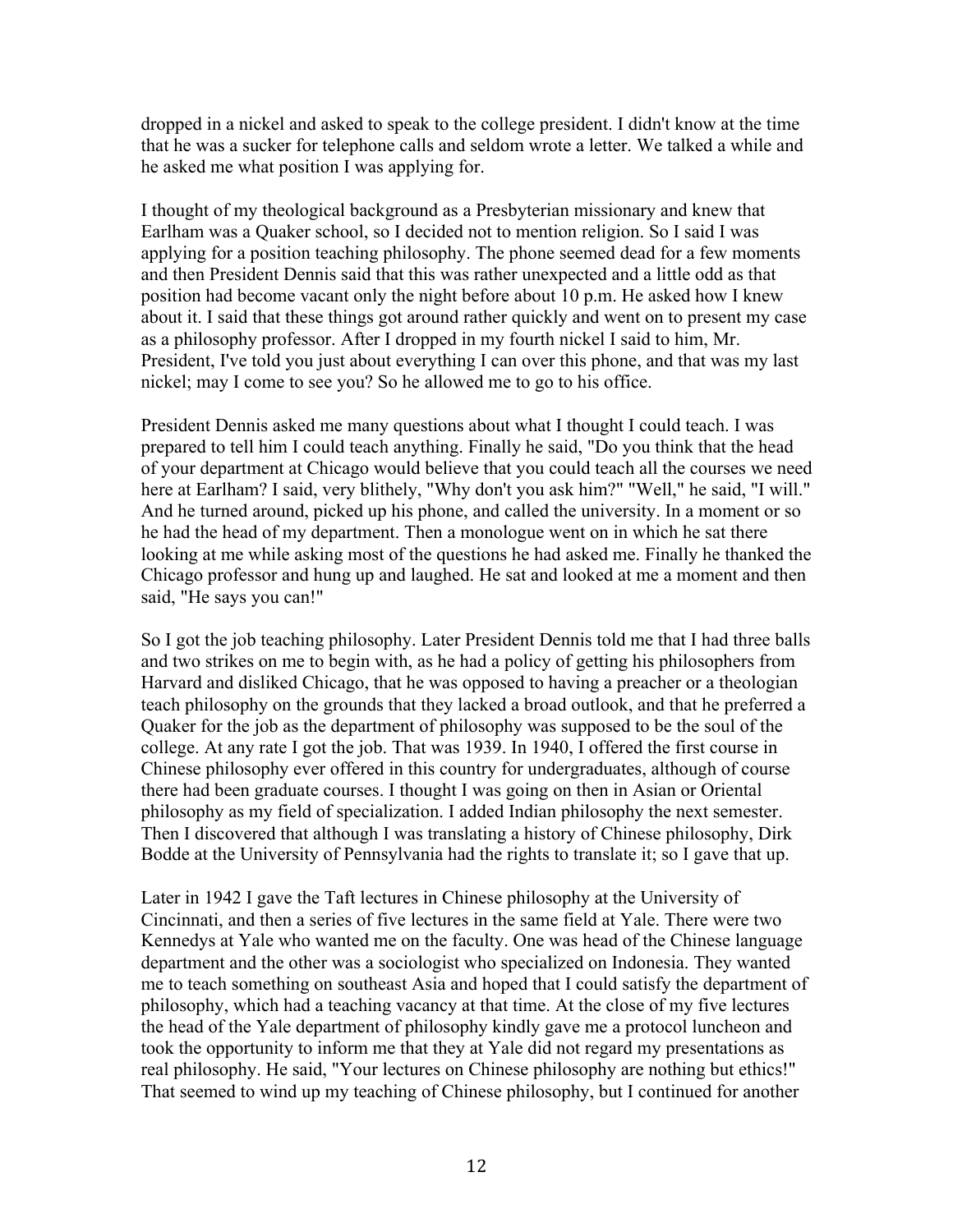ten years as a book editor for the Journal of Philosophy, published at Columbia University and edited by Herbert Schneider, writing reviews on books dealing with Oriental philosophy.

I suppose I should say, that I had a couple of books published on southeast Asia: one on Thailand, which dealt with the 1932 revolution, and the other dealing with the Chinese in Thailand, both of which continue to be available in reprint form in 1982. The latter book came out just before WWII, and I had the odd experience of encountering a Japanese intelligence officer who had come to Washington to see me while also attending an academic conference and who presented me with his copy in the Japanese language of my Chinese in Thailand. I told him I did not know it had been translated into Japanese. He said that he had carried it in his knapsack throughout the war and that the Japanese military had found it one of their best guides in dealing with the people of Thailand!

In 1947, the head of the department of comparative religion at the University of Chicago, supported by Dr. Harley Farnsworth McNair, a historian on China, invited me to give the Haskell lectures in comparative religion, hoping that if we were mutually pleased they might offer me a position to succeed Professor A. Eustace Haydon, who was the head of the department of comparative religion. So I took leave from the State Department for one academic quarter to give the Haskell lectures on religions in southeast Asia. The lectures later formed a book, Southeast Asia, Crossroads of Religions, University of Chicago Press, 1949. I was shocked to discover when we discussed job possibilities that a full professor's salary was only about half as much as I was already receiving at the State Department.

## *Q: Well, Ken, with the heating up of WWII, I understand you came to Washington and spent the next 25 years of your life in various government services, mostly as the southeast Asia expert in the State Department.*

LANDON: Yes, I began in 1941, six months before the war. Margaret and I were at Gull Lake, Michigan, and I was out in a rowboat with the kids when Margaret came out and shouted that I was to go to a telephone at Hickory Corners and call operator something or other in Washington. We'd had a friend who'd had a baby in Union Station once before and I said to Margaret, "My gosh, I wonder if Agnes has done it again." I didn't know anybody in Washington. But when I made the call I found I was in telephonic communication with Ernest Griffith of the Library of Congress and with a Colonel William Donovan. It was one of those party lines with about eight other phones on it, and they all went off the hook to listen in. The voices in Washington got fainter and fainter, but I gathered that Colonel Donovan, speaking on behalf of President Roosevelt, wanted me to come to Washington immediately and make a report on the Japanese in Indochina. I was to get there just as fast as possible.

I said that I was not a rich man and couldn't afford it, and I was on vacation. Then I heard faintly that I would either be paid \$15 a day or \$50 a day, I couldn't make out which. I said to Margaret, "Wouldn't it be wonderful if it was \$50." And she said, "Well, it would be wonderful if it's \$15. It's more than you're making now teaching philosophy." And I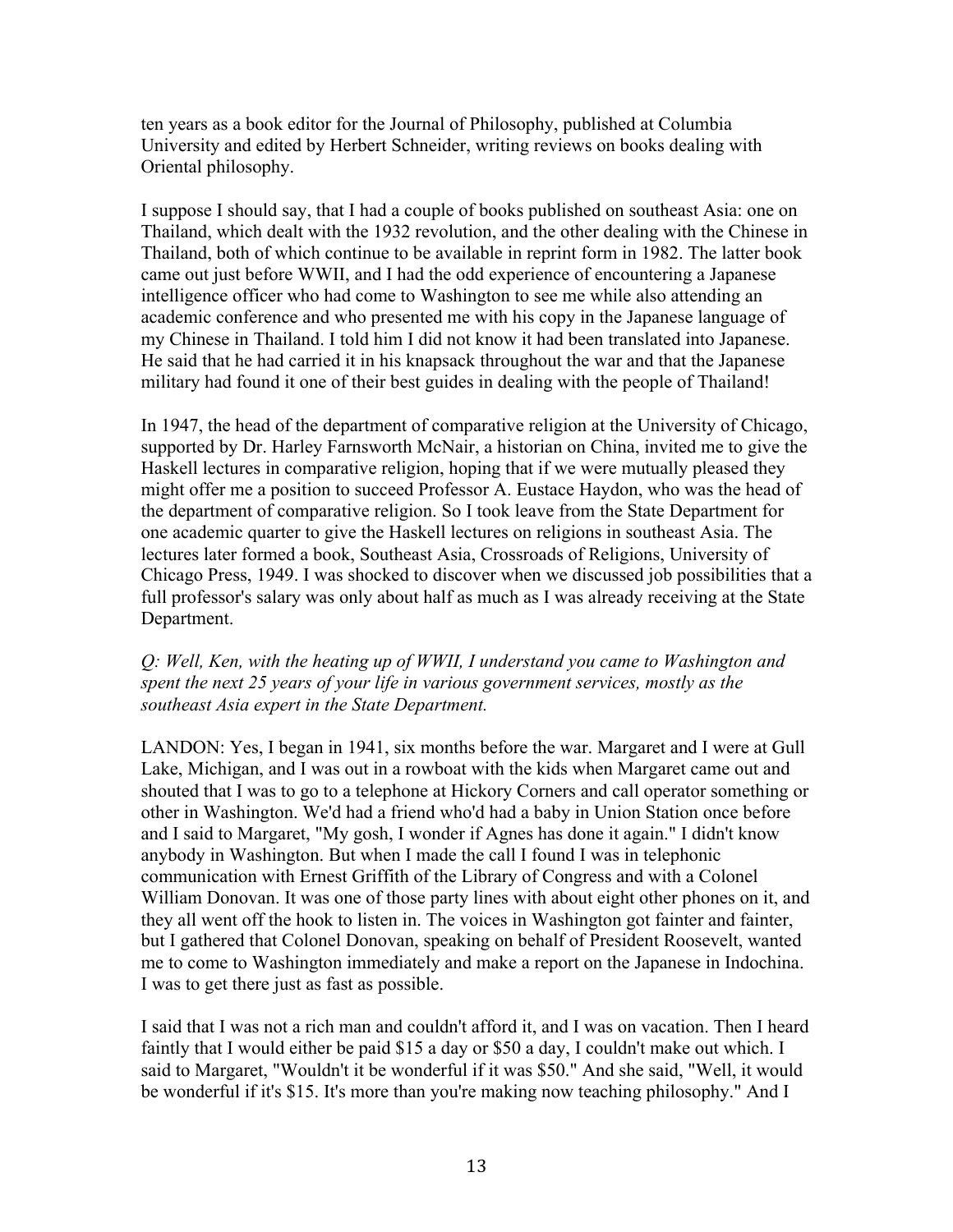agreed that even \$15 a day would be splendid, which it was. So I went off to Washington. I think I was the first substantive employee dealing with an area that Colonel Donovan engaged in his new office of the Coordinator of Information in August 1941. We met in the Triangle Building; Donovan had two secretaries and a receptionist and me. When I arrived, they wanted me to put together a report in three weeks, which he would then give to the President, on the Japanese in Indochina and their intentions toward the rest of southeast Asia, particularly Thailand.

I went to work and soon had two offices, one in the Triangle Building and another in the Library of Congress. The second day, when I went into the Triangle Building office, the door swung back and bumped into someone--a tall, bald-headed man whose coat sleeves were too short for him. He said, "Hello, I'm James Roosevelt. My father asked me to come to see you to be of any help you might need in preparing your report for him on the Japanese in Indochina."

I thanked him and said, "Yes, I would like to know what the U.S. Government already knew so that I wouldn't duplicate." He said that he thought I should go to G-2. I asked him what G-2 was, and he said it was "Intelligence." I said that was nice and where was it and how could I get there. And he said he would take me. In about 10 minutes we were sitting in a limousine built to hold nine and I almost got lost in the back seat. We drove a few blocks to the Navy temporary building on Constitution Avenue and walked up to the second level where G-2 was located, headed by a Major Pettigrew, a Japan language officer. James Roosevelt informed the major that I was to make a report to his father on the Japanese in Indochina and asked him to let me see what they had in their files on southeast Asia.

Major Pettigrew was very agreeable and called a sergeant and instructed him to open the file case on southeast Asia for me. He went to a safe and located a key, which unlocked a draw bar on a cabinet marked Southeast Asia. The top drawer was empty and the two bottom drawers were empty. The second drawer held one file folder, which he handed me. I opened it and discovered four articles written by me for Asia Magazine published by the John Day Co. That was it!

I asked Major Pettigrew what he would do in case he wanted to know something about southeast Asia, and he said he would ask our allies, the British, the French, or the Dutch.

At the end of my three weeks I completed my report and turned it over to Colonel Donovan. I'd been asked such questions as, "If the Japanese are going to move against Thailand, when will they go?" "Is it likely that the Japanese might bypass Thailand and strike farther south?" "Would the Thai fight the Japanese if invaded, and if so how long could they resist?" Well, I didn't know much about Japan, although I had written an article for Asia magazine entitled, "Siam Rides the Tiger," the tiger being Japan. This article had caused the Thai to put me on their CID list as a person who should not be permitted to return to Siam because they felt that my article put Siam in a difficult position with Japan.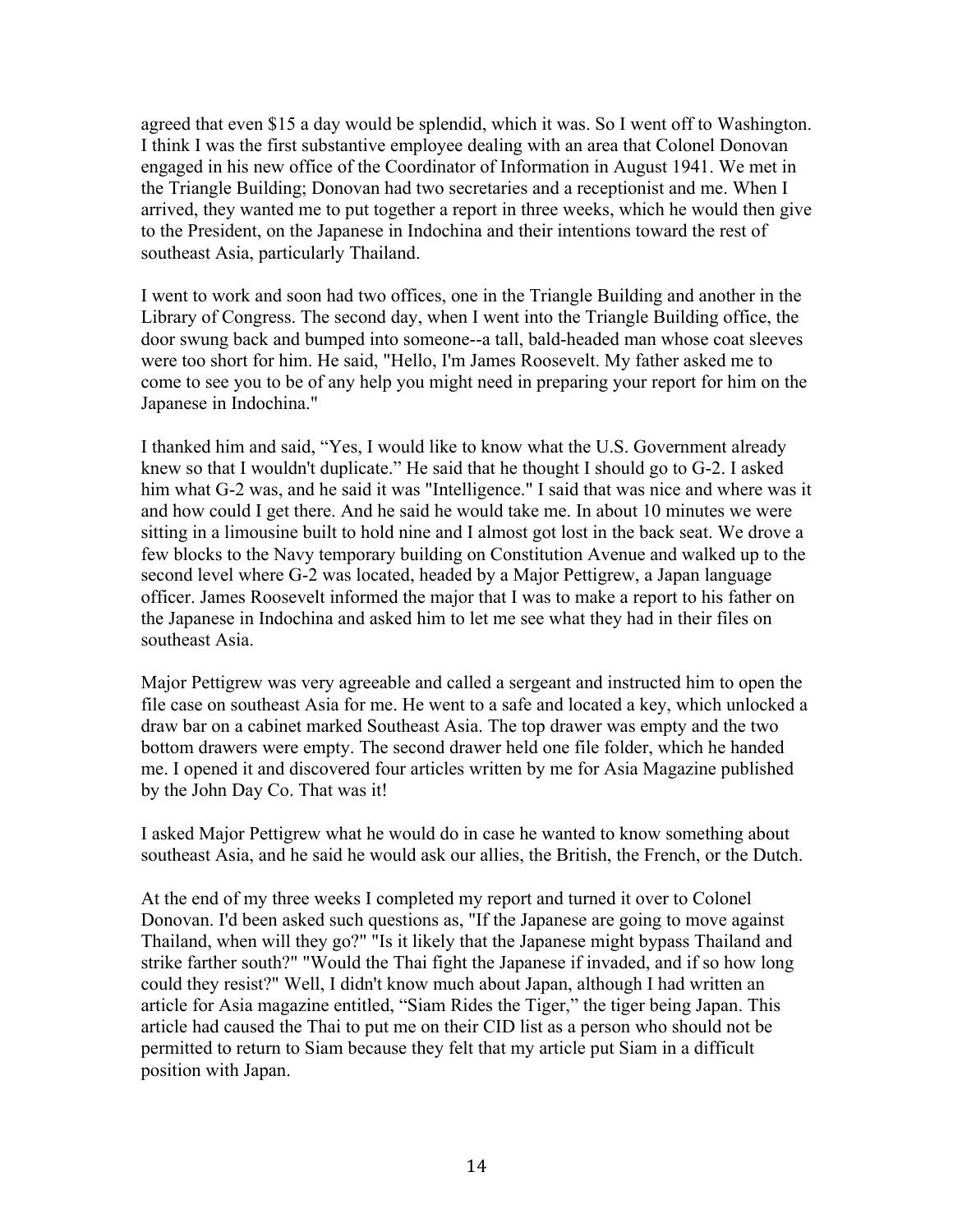I didn't know anything about Japanese intentions, but I did know a great deal about the terrain and the Thai because I had been both a country boy as well as a city boy in Siam and I was very familiar with the royal family, the Thai officials, and Buddhist clergy, as well as the geography, the rainfall, and the seasons. With terrain in mind I said that if the Japanese were smart and if they were going to move against Thailand, they surely would start in the first or second week of December--no earlier because they'd be bogged down in the fields, which would still be soaked by the monsoon season, and later than that they'd be wasting their time as the rains would start again in late April or May. And then I said goodbye to Colonel Donovan, and he said "Where are you going?" And I said, "Back to Earlham College, it's time for the Fall semester." "Oh," he said, "I can't spare you." He wanted me to stay a few more weeks and asked if I would stay if my college president would permit it. And I said yes. He turned to the phone and in a few moments was talking with college president William Cullen Dennis, who was very sympathetic, having been legal adviser to Chiang Kai-shek at one time. Incidentally, he was also a member of the Cosmos Club. Dennis said I could stay, "But, he has got to be back here to teach the spring semester in January." That was agreed, but Pearl Harbor occurred, and I never did go back except to lecture or visit. So I was with Donovan for that first year. After Pearl Harbor, Donovan wanted to make propaganda broadcasts. Arrangements were made for the Thai Minister, Seni Pramoj, to make the first broadcast directed to Thailand. And then I began to make broadcasts. We recorded on platters in the facilities of the Department of the Interior, and then the recordings were flown out to San Francisco for broadcasting. Then I became involved in helping organize a Free Thai Movement, using Thai student volunteers under the direction of the Thai military attaché's Colonel Karb Kunjara, who had been trained in England. The chief American training officer was Colonel Preston Goodfellow. The Free Thai Movement became an intelligence operation under the Office of Strategic Services when that came into being. At first the Thai worked out of China, but after the Chinese intelligence chief, Tai Li, had a couple of the Thai killed and also interfered in other ways in Thai effectiveness, the locus was changed to Ceylon as a way station en route to Bangkok. Before the end of the war the OSS had agents located inside the Thai royal palace sponsored by the Regent, Pridi Panomyong, the hero of my first book on Thailand.

Although I left Donovan toward the end of 1942 for the Board of Economic Warfare to select bombing targets and related activities, I kept in touch with the Thai operations under Donovan and continued to make broadcasts in Thai.

One of my most amusing incidents while I was at the Board of Economic Warfare, which was headed by Milo Perkins, occurred when I was informed by Max Ways, one of my many chiefs, to go and meet with the Joint Chiefs of Staff about elephants and the Stilwell operations in the China-Burma theater. I encountered them in a building that is now part of the Department of State on 21st Street--very elegant quarters that inspired me with awe and made me think I would like to become a four-star general. I had never before seen so many medals in one room.

They said they were faced with a problem in logistics because of the jungle and mountainous nature of the terrain--how to move supplies--was it to be tractors? or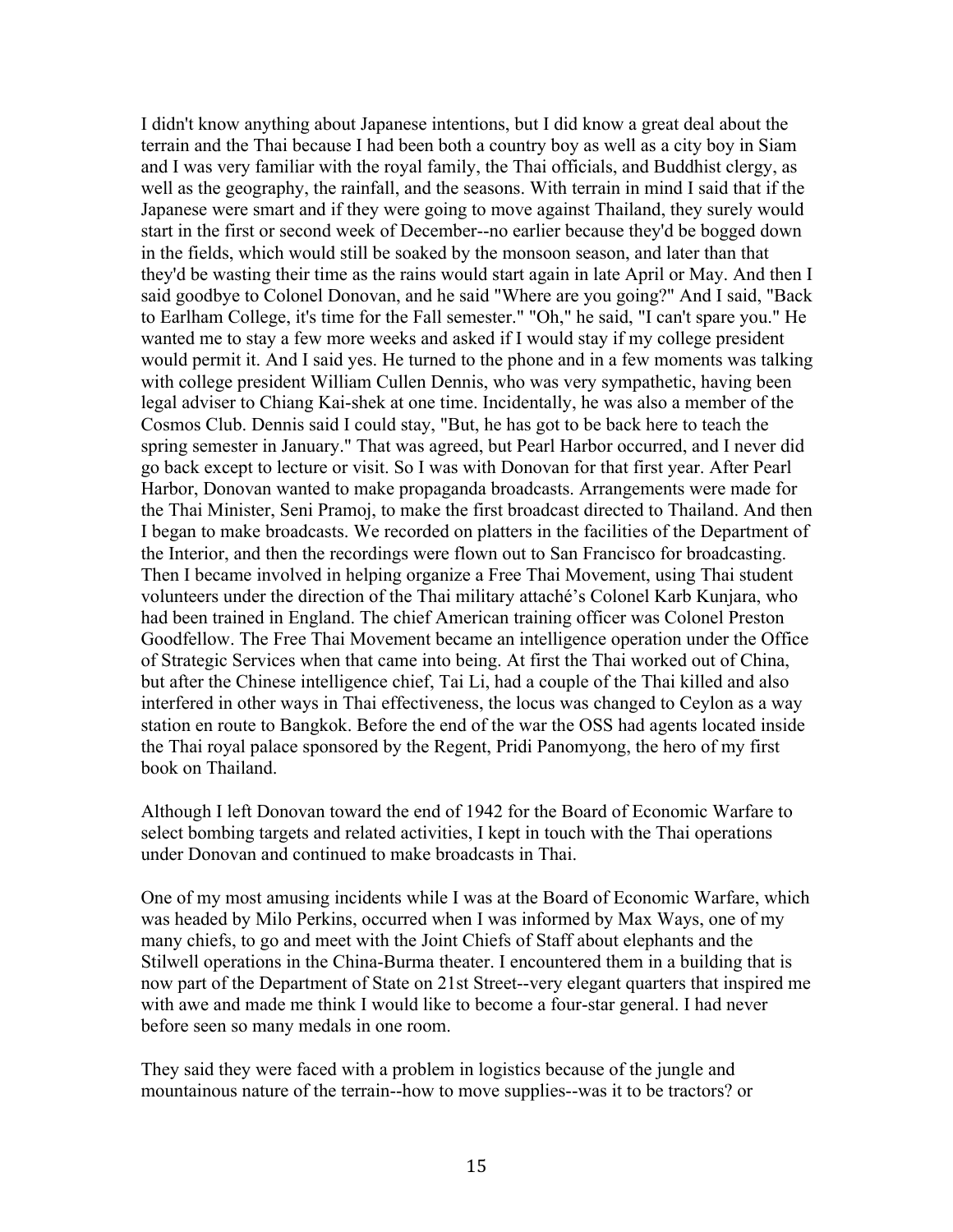elephants? or both? They knew about tractors and trucks but they wanted to know about elephants. I had traveled with elephants and knew something about them. They wanted to know how many miles an elephant could go in a day. Well, that was easy. I said 16 miles. They were dumbfounded to think that I knew that, and so I explained that after an elephant has gone 16 miles he won't go any farther because he's got to eat. And furthermore the staging areas in ancient Cambodia were 16 miles apart. Then they wanted to know how many hours an elephant would work if he was pulling things and I said about 4 hours. He had to eat 20 hours a day to keep his belly full of leaves and bark, which he dragged down out of trees, and even then if he was required to do heavy work he required a bucket of rough rice for Strength.

Then they said that the terrain was terrible and with deep valleys. They asked how steep a hill an elephant could go up. I said that if need be he could go up on his knees, if the load was not too heavy. And how steep a hill could an elephant go down? And I said they were just like boys when it came to going down. If the hill is very steep they would sit down, put their trunk up in front and tail up behind, and slide on their bottoms, trumpeting all the way. I've seen them slide 50 or 60 feet down steep banks into the Mekong River. Then they wanted to know how much weight an elephant could carry on its back. I said they had weak backs for their size and maybe 500 pounds would be the maximum, but of course when dragging they could pull a half ton or a ton or more depending again on the terrain.

This conversation sticks in my mind after all these years as one of the more hilarious moments with the Joint Chiefs. As far as I know they settled for only one herd of elephants in charge of a man known as Elephant Bill, whom I had known briefly with the Borneo Lumber Company. Years later Elephant Bill wrote two books on his elephants, and I have a copy of them both as a memento. I think they might not have used the elephants if they had not talked with me about them. Many years later while Ben Hibbs was still editor of the Saturday Evening Post, I tried my hand at writing short stories and wrote one about an elephant. One of their readers picked the story out of the slush pile as a possible short story, which it proved to be. The story went into many reprints in about a dozen languages and I received some fan mail on it. The letter that pleased me most was from the head elephant trainer who was responsible for the herd with the Barnum and Bailey Circus. He wrote to say that he had read the story many times and hoped I would write more about elephants because he felt I knew and understood elephants. I don't think I knew as much as he implied, but I liked his letter.

In late 1943 I was still in touch with the Free Thai Movement under Donovan and sent out some telegrams to a General Timmerman (I think that is how to spell his name) in Ceylon at Colombo. The answers unfortunately came back via the State Department, not the OSS. I found out what the identification numbers were on these highly classified telegrams and for the first time went to the Department of State, Far Eastern Bureau, and was directed by a receptionist to see an officer named Sabin Chase. I asked him to let me see these telegrams explaining that they were the answer to my outgoing.

Sabin Chase viewed me with absolute consternation and paled visibly and then excused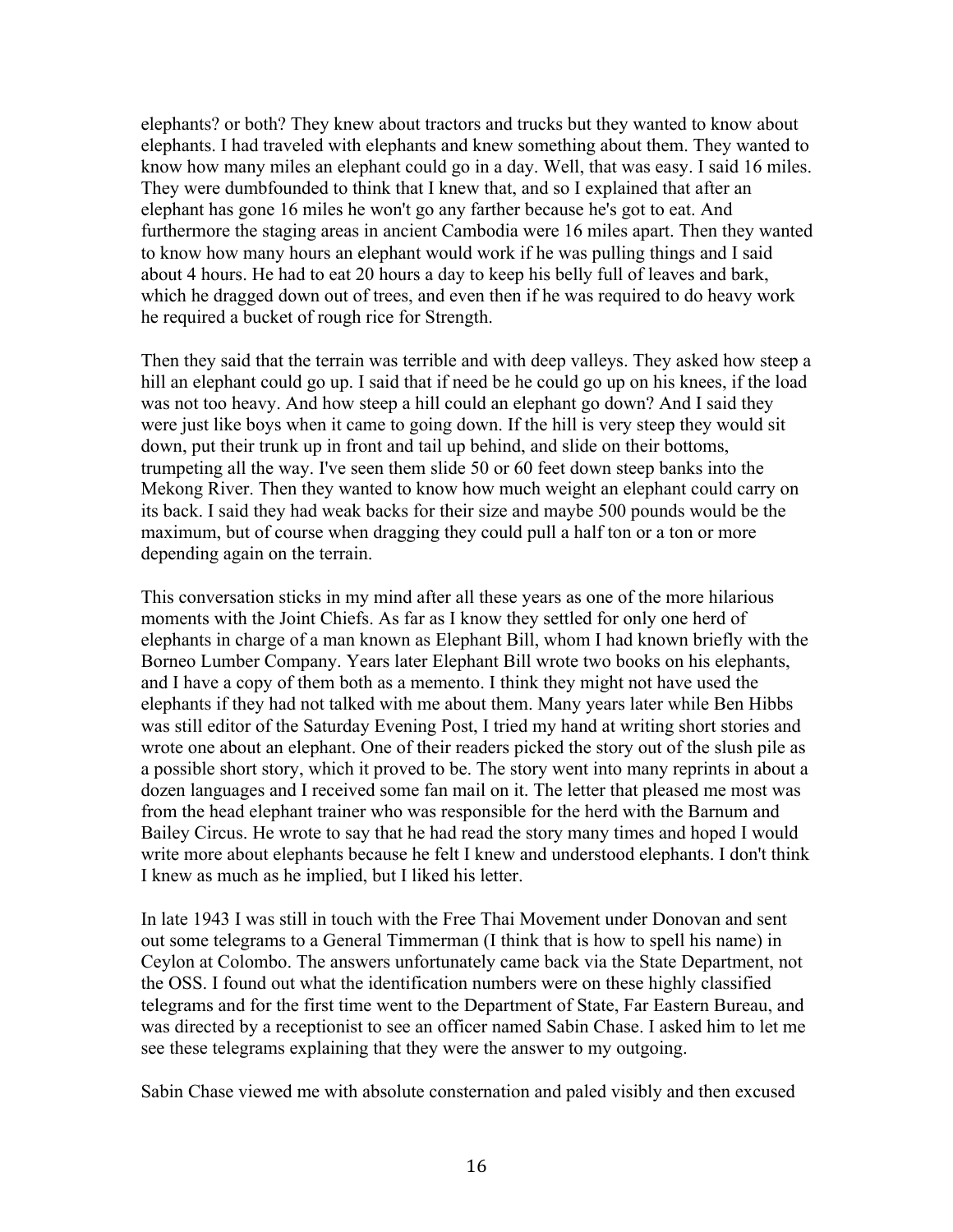himself, and I could hear him hurrying down the hall. In a few moments another officer burst through the swinging doors, followed by Chase. He informed me that I could not see the telegrams and demanded to know how I knew about them and proceeded to give me a scolding. So I too became angry and told him he was a dummy, he didn't even know what the telegrams were about, that I had sent the outgoing and I demanded the incoming, and if I couldn't get them from him in a courteous way I would see his chief and if need be his chief's chief. I didn't realize it at first but I soon discovered that the more I tore into him the more he liked it, and he then introduced himself as Larry Salisbury and took me down the hall to call on Political Adviser Stanley Hornbeck (a Cosmos Club member). They decided that the best thing to do with me was to hire me, and so that's how I became a political affairs officer in the Far Eastern Bureau.

At that time it was a small bureau with only eight officers, I being the eighth, with Joseph Ballantine as chief. There was an octagonal "FE" seal stamped on all papers, and Ballantine told me that I would see every piece of paper that came in and out of FE and that every piece of paper would have this octagonal seal on it and I was to put my initial "L" in the northeast corner and no place else and his "B" would be in the center. He also gave me orders never but never to take any document out of the department home for study. He said this is the way you'll get into trouble, taking papers home. So I obeyed that order and was very grateful later on for the advice, because several of my colleagues did not follow it and later had some problems of a security nature.

Those were very informal days, and many people didn't realize that security was becoming important. In fact, for a couple of years the files on southeast Asia reposed in a drawer of my desk, which I locked at night if I remembered. I was the first desk officer the State Department ever had who had lived in southeast Asia and spoke a southeast Asian language. I was quite a shock to the nervous system of the European desk officers on the French, British Commonwealth, and Dutch desks because they had always taken the lead on any proposed action since these were colonial areas. So now here was I in a position to become a drafting officer, and I shortly found myself drafting policy papers for Franklin Roosevelt on Indochina. What to do about Indochina? The President didn't care for the French and thought they were very poor colonialists. He was determined that the French should not return to Indochina. So I was assigned the job of drafting these policy papers, which of course had to be cleared not only with my masters in FE but also with the French desk and the superior officers in EUR.

Now this in a sense marks the kind of activity I had for most of the rest of my 25 years in government. I was always an Indian, never a chief. As for the policy papers on Indochina for Roosevelt, I think I must have re-written them 30 times before I could get the language well enough to obtain a "no objection" from EUR. Eventually something had to go over to the White House, and I remember the thrill I got when the original drifted down the line back to me and in the margin, in fine clear handwriting I read, "I want no French returned to Indochina, F.D.R."

I continued to be a political desk officer in the State Department until about 1954 in the Eisenhower administration. Foster Dulles became the Secretary of State, and he launched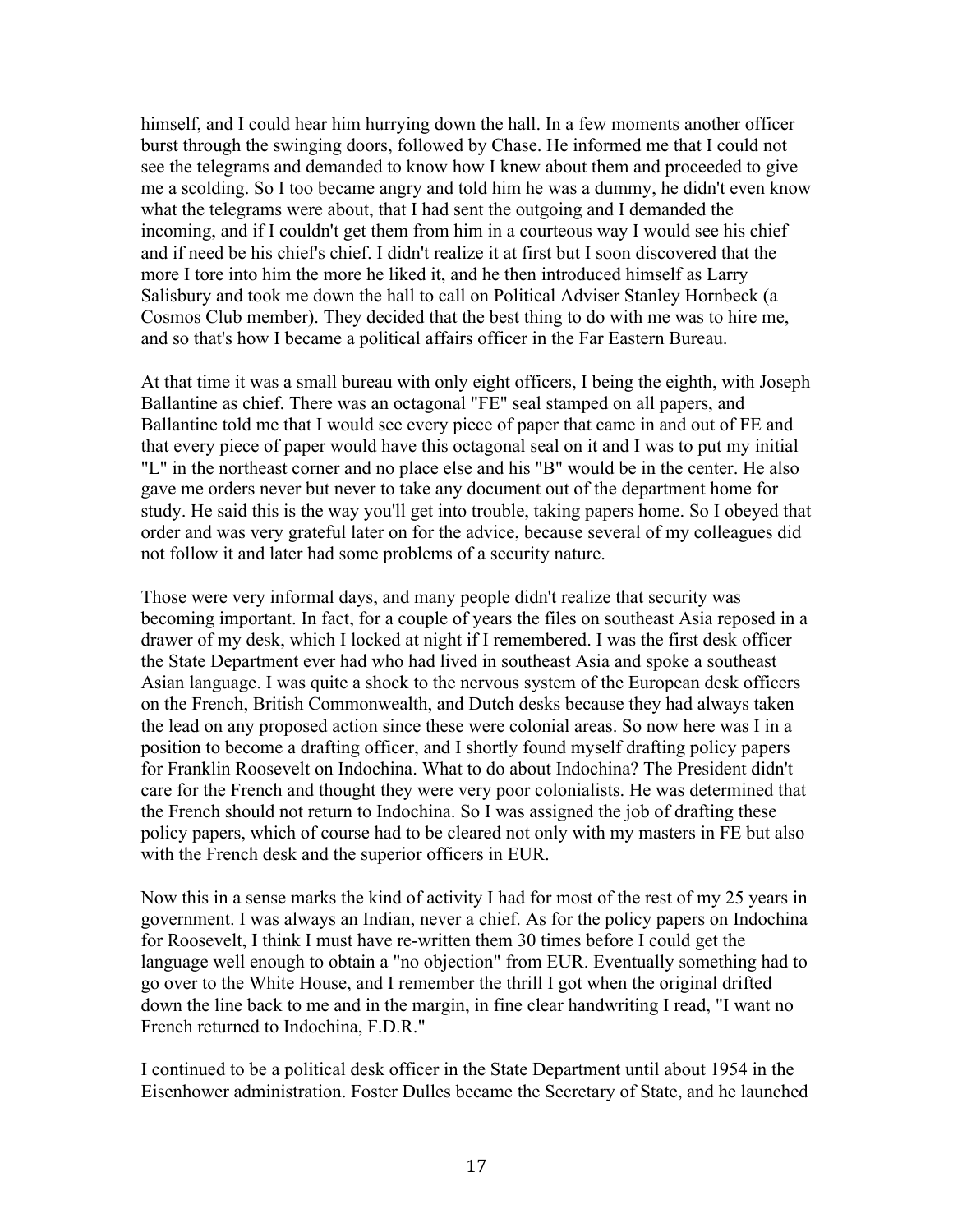a program to require departmental officers to become foreign service officers. I had no desire to become a foreign service officer for many reasons, but chiefly because I had no desire to go off to Africa or Latin America or Europe and preferred to work on southeast Asia. Under the new program it meant that if I were to continue in the Department of State, I would never get any further advancement, in salary or position.

So I called on Elmer Stats, who administered the Operations Coordinating Board, an adjunct of the National Security Council, and was taken on with respect to the area from Kabul to Saigon to Djakarta.

Bill Atwood has asked me to talk about one of my many trips to southeast Asia as a State Department officer. After WWII, I went out in October for the British-Siamese negotiations to settle their alleged state of war. The Thai had declared war on both the British and the United States and the British had responded in kind but we didn't. We went on the advice of the Thai Minister, Seni Pramoj, that the declaration didn't really represent the Thai people, and he refused to extend the declaration of war officially.

At the end of the war the British had made 21 demands on the Thai, which if accepted would have made Thailand a Virtual British colony. The problem was, what could the U.S. do about these demands? I was sent out as a political adviser, of sorts, to the chargé d'affaires, Charles Yost, who was about to open our legation in Bangkok. Those were very unusual times, and I was able to write myself travel orders authorizing me to go anywhere I chose to in southeast Asia. The U.S. negotiator beat down the British demands until the 21 faded to about I, which related to requiring the Thai to provide free rice for areas presumably deficient in that grain. These negotiations came to an end in December to the satisfaction of the Thai and the United States. During this period and subsequently I had time to tour most of southeast Asia. on one trip I decided to go upcountry in Thailand to see the state of the nation. I had a car for my use, a somewhat dilapidated Chevy, and I had two young OSS men plus a driver for my car, as my escorts. I think that trip was in November, and I found myself driving along a road behind some 90,000 Japanese troops walking along the highway under their own officers with no Allied military around, going to their camp to await repatriation.

At first we thought it was a big herd of buffalo because of the dust and then discovered these were troops from Burma and Thailand. The OSS men were driving a jeep and both our cars had American flags pasted on the windshields. We had a conference as to what to do and decided to go on. I said, "Let's just step on the horns in both cars and see what happens." So we drove up behind the troops and blew our horns. Japanese officers turned and saw the American flags and the uniforms of the OSS men and gave some commands and began to move the troops to the side of the road as they continued marching. We of course drove slowly, and it took us a long time to get past the troops. The officers all saluted our flag as we drove slowly by. We went on into Cambodia.

Among other places I visited Angkor Wat, and I spent several days there and was met by the French Curator who came up from Phnom Penh to meet me. He brought his family along also, and we had an expert tour of the various temples directed by the one man in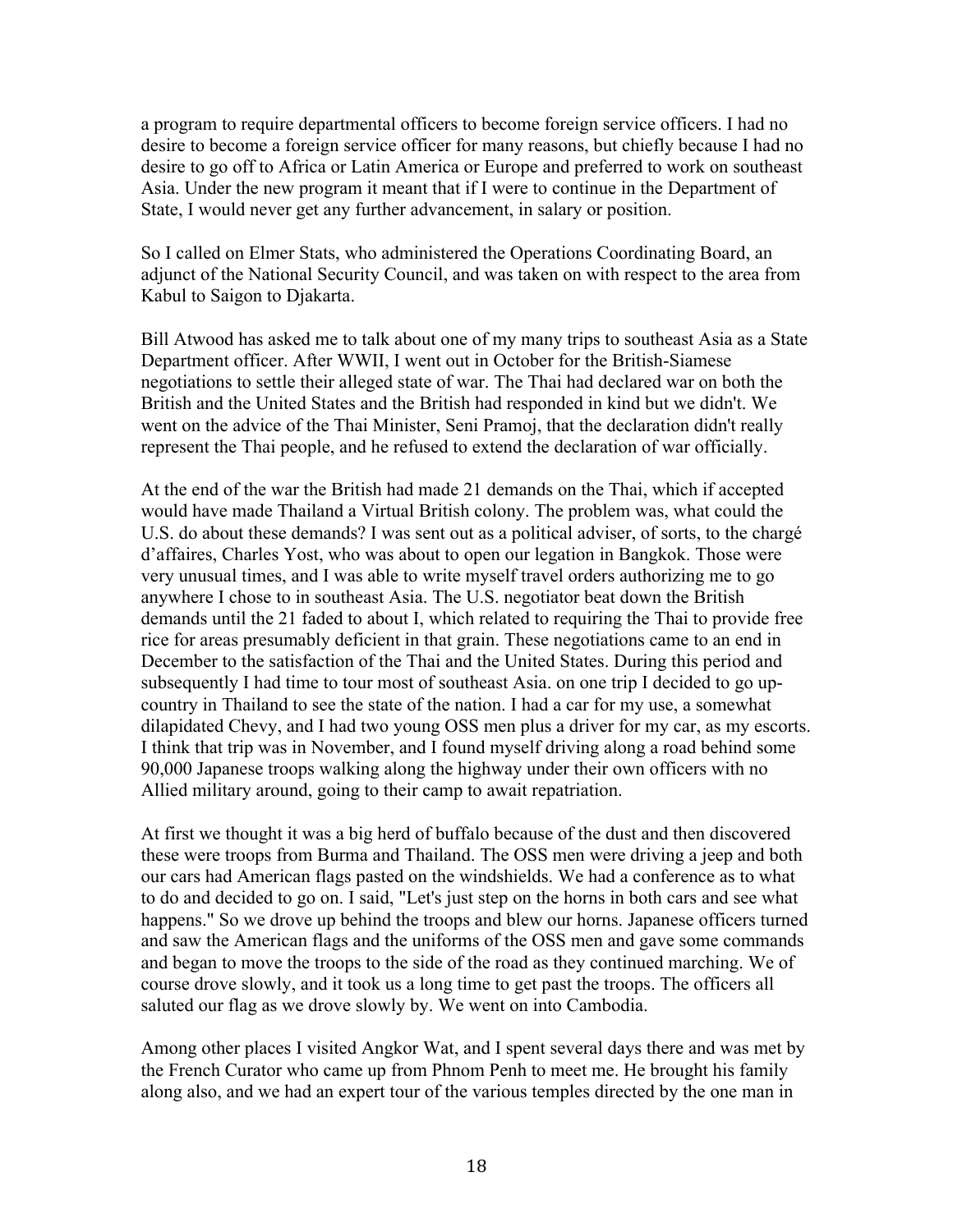residence who knew the most about them at that time. I took a quick trip to Saigon and then went down to Singapore, where Pat Mallon was the consul general, and on to Batavia, as Djakarta was then called, where Foote was the consul general. Back in Bangkok, I received orders from the Department to go back to Saigon and try to go up to Hanoi. At that time the British were supposed to be taking the surrender of the Japanese south of the 16th parallel and General Lo Han, representing Chiang Kai-shek, in the north. So I went over to Saigon again and met with DeGaulle's representative acting as High Commissioner, Admiral Thierry d'Argenlieu. He had been a monk and had been brought out of his monastery to become High Commissioner. He brought with him a mistress, a Madame Galsworthy.

I had read the Forsyte Saga and I was somewhat up on the Glasworthy family; so I was quite intrigued by Madame Galsworthy, who was of the French side of the family and bilingual in French and English. The admiral included her in our first luncheon together as my interpreter because the word had gone ahead of me that my French was terrible, which it was. I read French, of course, but I had never tried to speak it much. The Admiral spoke the most beautiful French and I had no trouble understanding him, and so, to my regret, I didn't see any more of Madame Galsworthy. The Admiral was very helpful and arranged for me to ride to Hanoi on a plane with General Salan of later Algerian misfortune. Well, General Salan was supposed to go to Hanoi and take charge of the French community and any troops that might be left over. The Chinese General Lo Han was in occupation.

I was told to join General Salan at the airport at 6 a.m. But how to get a taxi to the airport? I managed it by paying a large sum to a driver--half of it the evening before and the rest on delivery. I arrived at the airport without having had time for a shave or anything to eat or drink. And the airport was deserted. Along about 9 a.m. a few people drifted in, including a pilot of the C-47, which was sitting cold and unattended on the strip. About 10 o'clock the General showed up with his aides, well fed and well drunk on champagne. And I still hadn't had anything to eat or drink.

General Salan ignored me as we got on the plane and sat in bucket seats facing each other, with the baggage piled in the middle. As we took off, without warming up the engine, we all leaned forward on the baggage to keep it from bounding around. In the air, I tried the General in English and he responded in a mongrel French I couldn't understand. I tried him in Chinese with no avail. Then I tried him in Thai and he showed interest--he speaking a Lao dialect similar to Thai. So we conversed for a while. As he had learned his Lao from mistresses, and I had learned from a sainted Presbyterian old maid, there were marked differences in our selection of words.

We arrived in Hanoi at about 4 p.m. after a stop at Pakse. I still had had nothing to eat or drink all day. It was stinking hot and I was very depressed. General Salan was met by a French delegation and they all loaded up their cars and drove off leaving me absolutely alone, with no other cars in sight, on the wrong side of the river from Hanoi and about 30 miles out of town. I had no wheels and no Americans to meet me because there were no Americans, I thought, after the withdrawal of an OSS mission, which had been there for a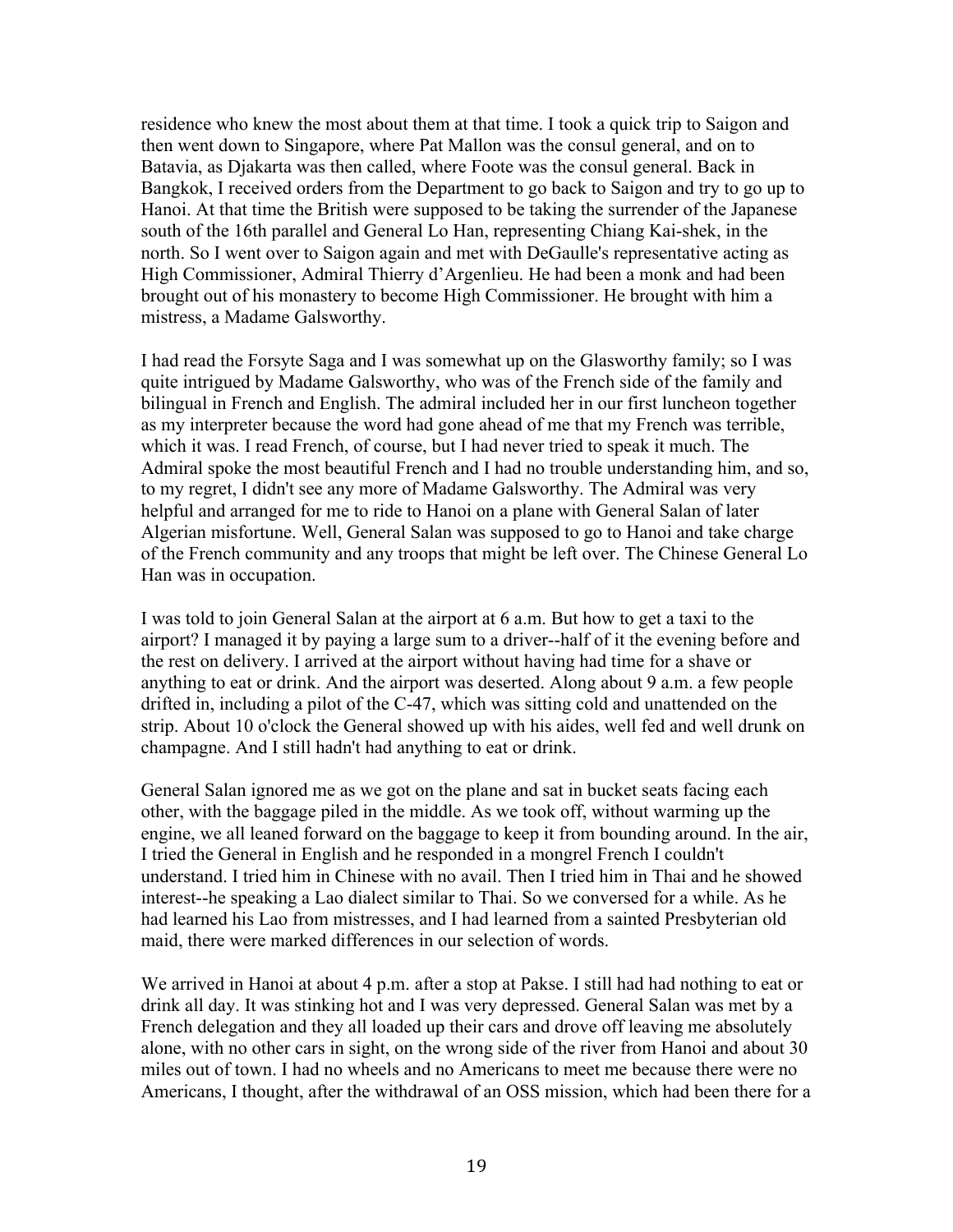time until it got involved in the political warfare going on among the French, British, Chinese, and Viet Minh led by Ho Chi Minh.

So I had a problem. I had a little tin trunk with me containing my belongings, which I dragged over to the nearest building. At that point I smelled something cooking and looked around the corner of the building and saw a Chinese GI squatting in front of a charcoal brazier, making a bowl of stew. Well, I hustled right over to him, squatted down beside him, and spoke to him in Swatow Chinese, a south China dialect. Lo Han's troops were from the south. I took the family approach and called him "Brother, Ah Hia," and he looked at me in some surprise. And I said, "Brother, I'm just starving to death. Brother, I haven't had anything to eat or drink all day and I am very hungry. Will you sell me part of your stew?"

He sat back on his heels and looked at me perplexed and then said, "No, it's all the stew I have and it's my dinner." I began to urge him further and he said he didn't want my money; he just wanted his stew. "Anyway," he said, "I have only the one bowl to eat from and we couldn't divide it." And I said, Brother, who needs more than one bowl in a hungry family?" And then he put the clincher on me, he thought, when he said, "Ah, but I have only on pair of chopsticks!" And I said, "Who needs more than one pair of chopsticks between brothers?"

Well, this struck him funny and he gave up the contest and so we squatted with the bowl between us and we passed the bowl and the chopsticks back and forth until there wasn't a morsel left.

We squatted and looked at each other for a while and he asked me where I had come from and what was I going to do. And I asked him if he could help me get into town, and he said the only wheels would be a lorry loaded with Chinese troops going in for recreation and he wished he was going too. So, I persuaded him to hail down a lorryload of Chinese, about 40 of them standing in the open back, packed in like sardines. He said he had this Chinese redhead who wanted to go, too, and how about it. They stared at me in disbelief until I began chattering at them in Chinese, and they gave me a hand up so I could stand among them going in to Hanoi. And I stood there with my head bobbing around among theirs for some 30 miles. They put me off in front of the Hotel Metropole, but the hotel didn't have any rooms they weren't full. So I said that was all right I would sleep in the corridor. I carried a small mosquito net.

The next day I cleaned up, dressed as well as I could, and went across the esplanade to the High Commissioner's palace, which had been taken over by Ho Chi Minh, the alleged president and head of the Viet Minh, hoping with his new constitution to head a new Vietnam free from French colonialism. I sent in my card and he received me. I told him who I was, from the State Department. I was fascinated to discover that he spoke flawless English, which I would call "TV English" as it didn't seem to be any regional kind of English, just beautiful English. Ho Chi Minh asked me how long I was staying, and I said I was just taking a look around--maybe we would open a consulate after things settled down. And he asked me if I could stay longer. I said I would stay longer if he wanted me to but that I had expected to fly back in a couple of days with the plane I had come up on.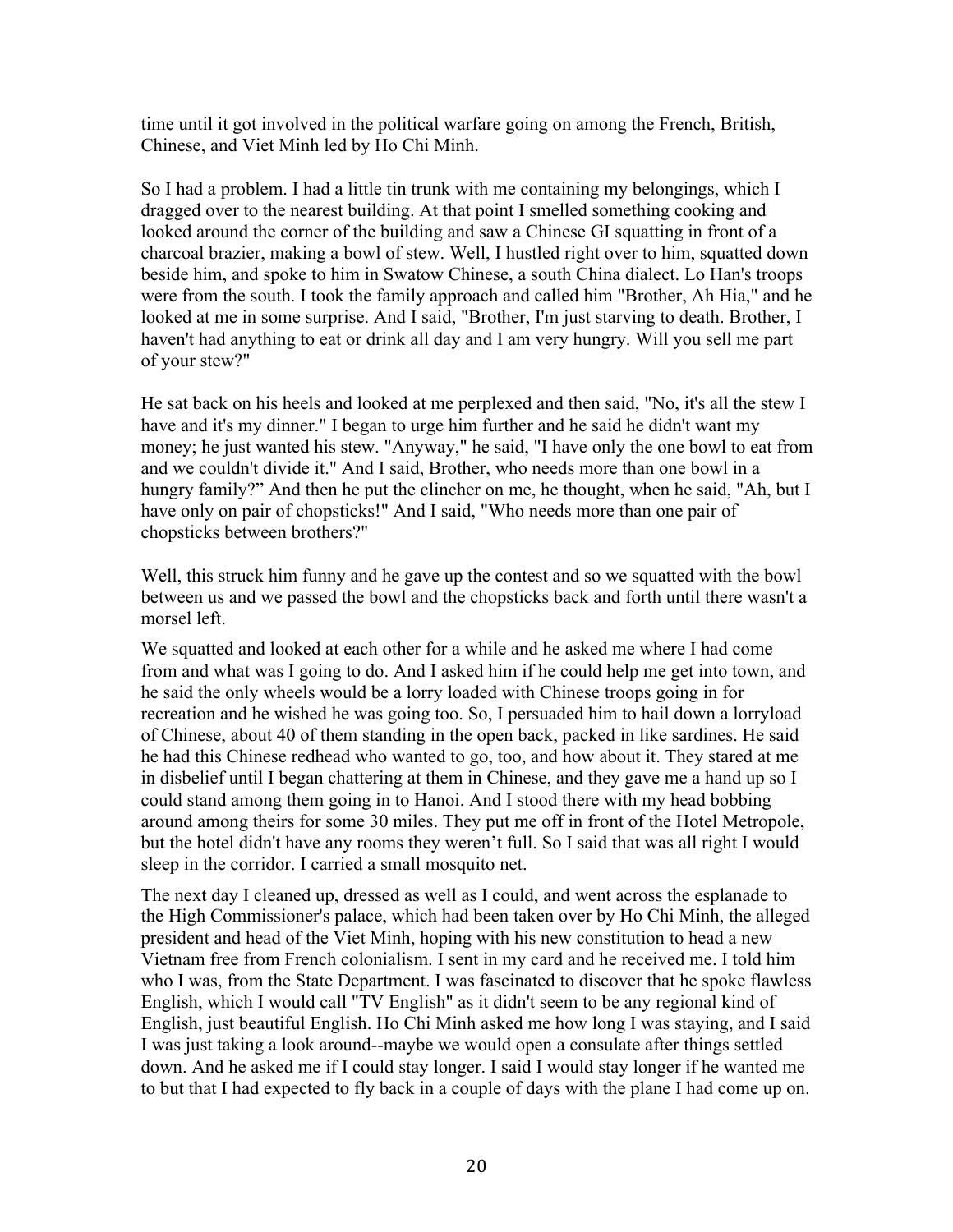I added that I also had no place to stay. He asked me to stay a couple of weeks and said he would provide a place for me to stay. And what he did was to assign me to some quarters with an American graves mission hunting for the bodies of Americans who had been shot down during the war. The house where I went was large, and all the graves hunters were out in the countryside, but the house was well occupied by their mistresses; so I had a lot of company whenever I was there. Ho Chi Minh Provided me also with a tiny automobile, French make, the size of a bathtub with just enough room for the driver in front and me behind. We couldn't communicate except by sign language and I drove by street map, pointing past the driver's face with my hand to indicate what direction I wanted to go and making a chopping sign to tell him to stop.

I had one meal a day with Ho Chi Minh most days, sometimes two, and we had extensive conversations, always the same theme of independence for Vietnam, free from the French and Chinese. He provided me with letters to the President and Secretary of State asking that the American Government would help him keep the French out, because as he said, "Your great president, Franklin D. Roosevelt, didn't want the French to return," And I said, "I know!"

One day I received a delegation from the Vietnam-American Association to bolster the line I had been receiving from Ho. They assured me that they were nationalists and socialists, as was Ho Chi Minh, and not real Communists as sometimes alleged. Their leader told me his name and I asked him to write it down for me in my little notebook I carried with me. I said I wanted to be sure and have the correct spelling. And he wrote "Le Duan." Later, I learned that he was the head of the Indo-Chinese Communist party. In subsequent conversations with Ho he re-emphasized that he was primarily a nationalist and not really a Communist. This was their party line, the same line they had been handing Colonel Patti, the chief of the OSS mission, which had been withdrawn. In 1982 Colonel Patti wrote his story entitled Why Vietnam, in which he set forth at length very much the same line that Ho and Le Duan had given me. I had the pleasure of reviewing his book for the American Political Science Review.

While in Hanoi I met again the French political adviser to Admiral d'Argenlieu whom I had first met in Saigon. He was returning from Chung King where he had been on a diplomatic mission to the Chinese. I flew back to Saigon with him on his plane, and during the flight he gave me the details of the agreement with the Chinese that he had negotiated and that was to be signed by both governments on or about March 9. So as soon as I arrived in Saigon I put this information in a cable to Washington and thus by happenstance provided the State Department and other branches of the government the first details of this agreement. When I finally returned to the Department in March, I was suddenly notorious for a day and was beset with many questions, which I was unable to answer as I had already told all I knew about the subject.

One day at lunch, Ho Chi Minh told me of one occasion in the 1930s when he was in Hanoi secretly working underground against the French. He was in a very relaxed and bemused mood as he talked about those times. He said that the French had been trying to capture him, and on this occasion in the 1930s they thought they had him firmly trapped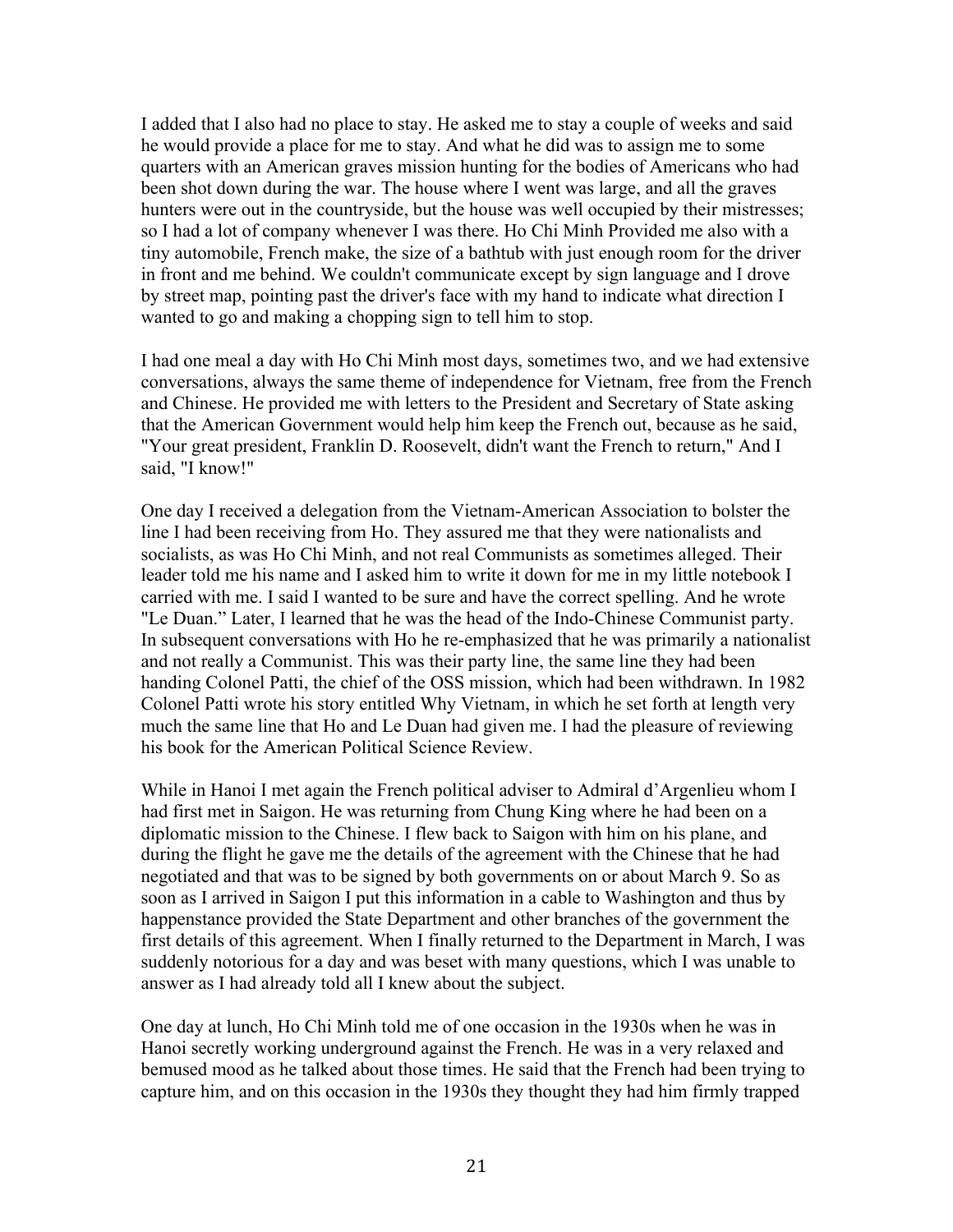within an 8-block area surrounded by French police and military. Ho said, "They really thought they had me at last. But what I did was, I took off all my clothes down to my white underpants, but on a big coolie hat that came down over my face, put on coolie rubber sandals, got a wide 2-seater rickshaw, and had it loaded with a very fat Chinese market woman with a huge basket of chickens on one side of her and baskets of vegetables on the other. And then I, a little thin man, got between the shafts of the rickshaw and pulled her right through the French lines. The French were more preoccupied looking at the fat woman and chickens than they were at this thin little rickshaw puller. He sat at the lunch table and had the heartiest laugh during my visits with him." He felt he had made fools of the French.

## *Q: Well, Ken. This is Bill Atwood again and I understand that when you first joined the Club there used to be several chairs that were sort of honored for certain distinguished members and no one else dared sit in them. Do you recall that incident?*

LANDON: Yes, I do. I was new in the Club. One day I came into lunch and sat at the long table and I was frowned upon by a good many people and felt very uncomfortable. I suddenly asked one of the fellows near me if I had made some mistake. And a number of men spoke up and said that that was the chair that Herbert Putnam, the Librarian of Congress, always sat in and no one else because he sort of held court when he came and they had some fine discussions. I realized that I was quite a comedown from the Librarian of Congress and I was very glad to vacate that chair. I subsequently identified a number of other chairs used by members who regularly lunched at the Club. I didn't get to the Club every day of the week. Far from it. But I took care to avoid those chairs used by the regulars and tried to sit near them so that I could enjoy their pearls of wisdom.

#### *Q: Ken, I understand that during your career in the Club you served on the Admissions Committee through one of its most trying experiences. I'm sure you have some very good reminiscences of that period.*

LANDON: Yes. I had five years on the Admissions Committee. I had two years of someone else's un-expired term and then three of my own, which seemed to me to take care of my committee work for the Club for all time. I remember a number of very interesting cases that came up. One was the night that the committee in its wisdom rejected the artist who created the Iwo Jima monument, but with no discussion voted in as a member a scientist who was the greatest living expert on micro-organisms of some sort that ate the bottoms of ships in the Red Sea. This was probably symptomatic of the scientific interests of the membership at that time. I have noticed that everyone without exception considers himself an expert in religion, politics, and art, regardless of how little he actually knows. But when it comes to science, the knowledge has to be more substantially founded. So art failed and science won on that particular occasion.

The most noteworthy experience occurred when I was informed one night that I had been assigned the portfolio of President John F. Kennedy, who had been nominated for membership by John Kenneth Galbraith and someone I don't remember. I do recall that I announced this unusual honor at home, and Margaret said later that when I made my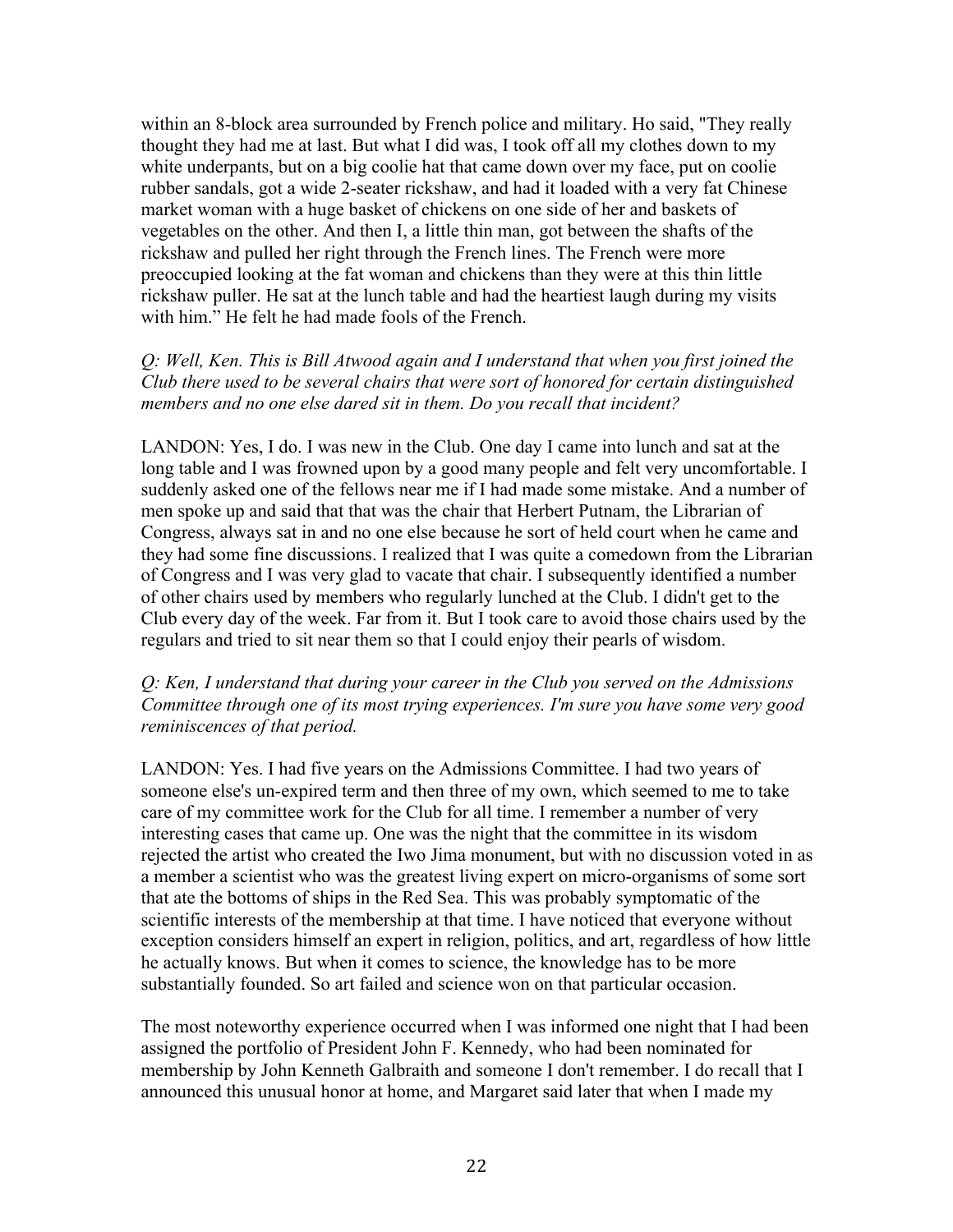announcement I laughed like a crazy loon because I had just been abolished from my job on the Board coordinating operations under the National Security Council. McGeorge Bundy had called us together and read us a funerary oration. Granted that it was better to be abolished than fired because you're on the payroll and have no work. But you do have a hunting license to find another resting place. And for four months I was in this ambivalent position. When I got the portfolio of the President, I thought it was rather ironical that a possibly discontented office holder should hold his portfolio. But of course, I was determined with my Presbyterian and theological background to be quite dispassionate. And then I discovered to my astonishment that a great many members in the Club didn't want a President, any President, as a member, because of the security problems and the inevitable upset to Club quiet atmosphere. There was a great deal of informal discussion and some tension in the committee to wonder what to do if someone blackballed the President's application. At the same time a nomination for membership was made for Carl Rowan, who was a newspaperman. He was not only a reporter and indeed a black reporter, which gave him special attention because of possible racial prejudice, but he was also head of the USIA in the Kennedy Administration. Rowan's nomination for membership came up ahead of that of the President and there was some adverse discussion as to whether Rowan was really distinguished in his field. I don't recall any mention that he was a black man. Well, someone dropped in a blackball against Carl Rowan, and he failed to become a member.

That didn't shake the world, perhaps, but what did shake the world of the Club was when John Kenneth Galbraith and a number of other people then wrote letters of resignation on the grounds that the Club had discriminated on a racial basis. It happened also at that time that I was briefing a man named Stevenson, a cousin of Adlai Stevenson, to go to be Ambassador to the Philippines. Adlai gave a reception for him. At the reception, which was attended by many of Adlai's friends and admirers, suddenly his great hand came down on my shoulder and he said, "Ken Landon, turn around here. Carl Rowan, I think you ought to know Ken Landon. Ken Landon, you ought to know Carl Rowan better. Carl, Ken was on the Admissions Committee of the Cosmos Club which just blackballed you."

Carl Rowan said nothing but looked at me with great distaste and I wondered what to say. What I did say was, "Well, Mr. Rowan, I hope you appreciate what the Club did for you. After all, we have given a man who had a parochial reputation a national or possibly an international one. You really owe us a debt of gratitude. But as for knowing nominees for membership, we on the committee make it a point not to know them, so that we won't be prejudiced." Adlai let out a great guffaw and I left the party.

Not very long after that the historian John Hope Franklin was elected a member and so were one or two other black gentlemen who qualified. The Admissions Committee then received letters from Galbraith and some others indicating that as the Club was no longer discriminating racially they would withdraw their resignations and rejoin the Club. The Board of Management, in its wisdom, sent them letters saying that if they wanted to join the Club they would have to be nominated (again) in the usual manner.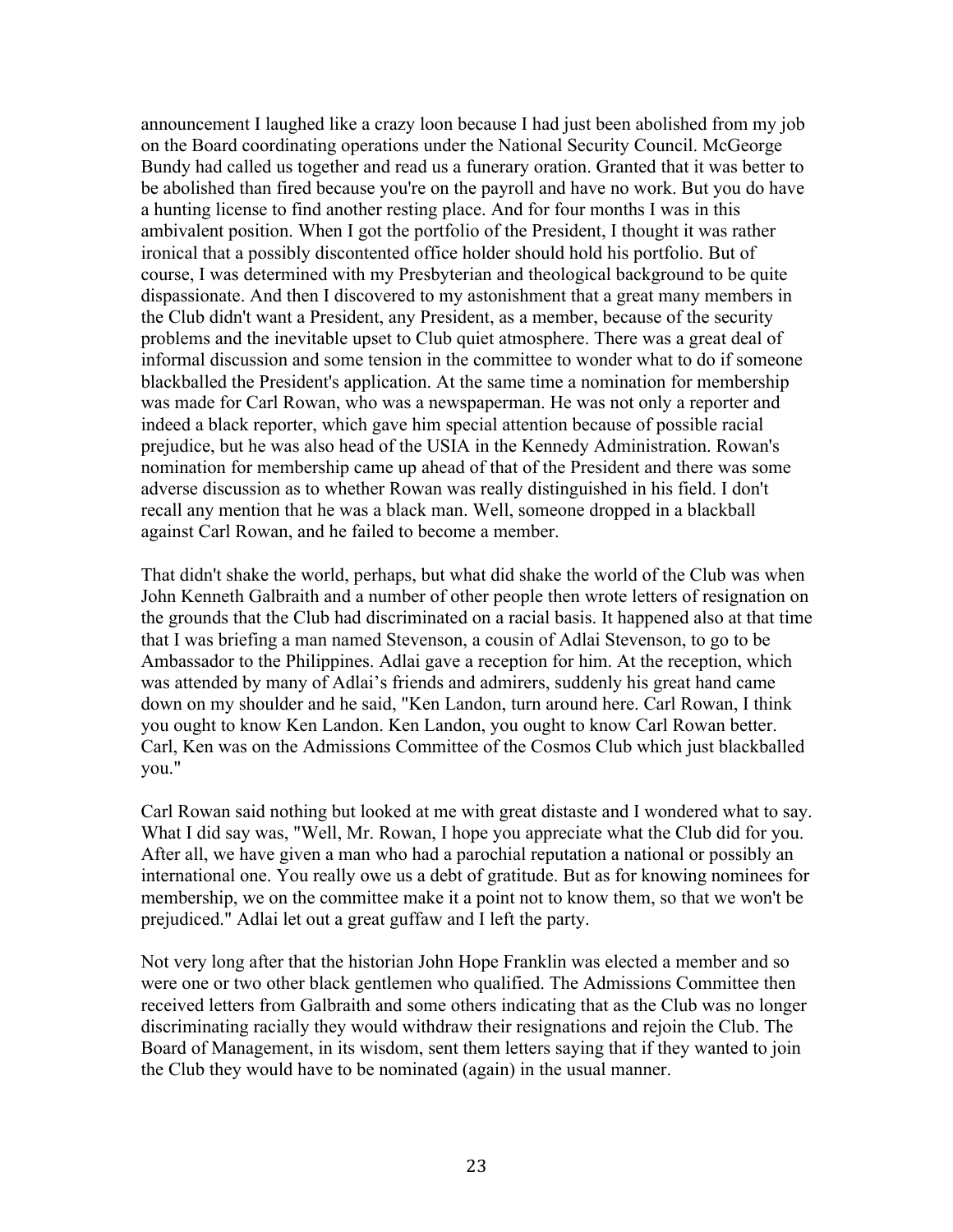As for the case of President Kennedy, as his sponsors had resigned from the Club, his nomination was withdrawn and his portfolio was filed with no action. *Q: Well, Ken, during your sojourn in the State Department, I understand you had one rather delightful trip out to Thailand for the coronation of the King and subsequent marriage.* 

LANDON: Yes, that occurred in 1950. I had known the King as a young boy in Bangkok in 1945-46. In fact, I was in the reception committee when he arrived in the country from Switzerland with his brother, who at that time was King Ananda, who was later assassinated. I had dinner with the Royal Family a number of times in 1944-46 and I was familiar with their interests and their activities.

In 1950 young King Phumiphon was to be crowned and married and his brother cremated, in a sequence of events beginning with the cremation, which was a Brahman ceremony for the coronation of the spirit of King Ananda, which would take care of him. I asked the protocol office what they were planning to give the young King as a wedding present and they said they were going to give him some Steuben glass because he was interested in jazz music and dancing and youthful activities. So I said the best thing to give him was a fancy, modernistic Fisher phonograph with a complete set of Gershwin records. "Oh," they said, "we couldn't do that." I asked, "Why not?" And they said it would take the President himself to make such a decision and provide the funds from his special fund. They said they didn't have that much leeway to choose.

So I said I would write a memo to the President and clear it with protocol, making the suggestion. Which I did. And the answer came back to protocol approving the idea, and I was to go help buy it and take it out. So I did.

At that time Edwin Stanton was our Ambassador and naturally he would make the presentation. I had the pleasure of showing Ed all the workings and playing the records to be sure they were all in good shape, and fortunately they were. We were very pleased after the wedding to learn that when the King took his Queen on their honeymoon this Fisher phonograph and records was the only wedding gift he took with them.

The National Geographic Magazine sent out W. Robert Moore, a photographer, to get pictures of the cremation of King Ananda and the coronation and wedding of King Phumiphon. Unfortunately, after arriving in Bangkok with all his equipment, he got appendicitis and had to be in the hospital. So he farmed out his various cameras to various people, and I was one of them. And there I was in white tie, top hat, and coattails trying to take pictures at the same time I participated in the ceremonies, where appropriate. At one time during a procession of the King I made a mistake in protocol and got too high so that I was above the head of the King. This caused some adverse comment in the newspapers, which pointed out that this particular foreigner should have known better, which of course I did. Other picture takers for Moore seized the opportunity to take pictures of me taking pictures of the King, and one shot was printed in National Geographic of this picture taker having his picture taken. In line with the King's interest in jazz, I might say that the King got his wife from jazz sessions in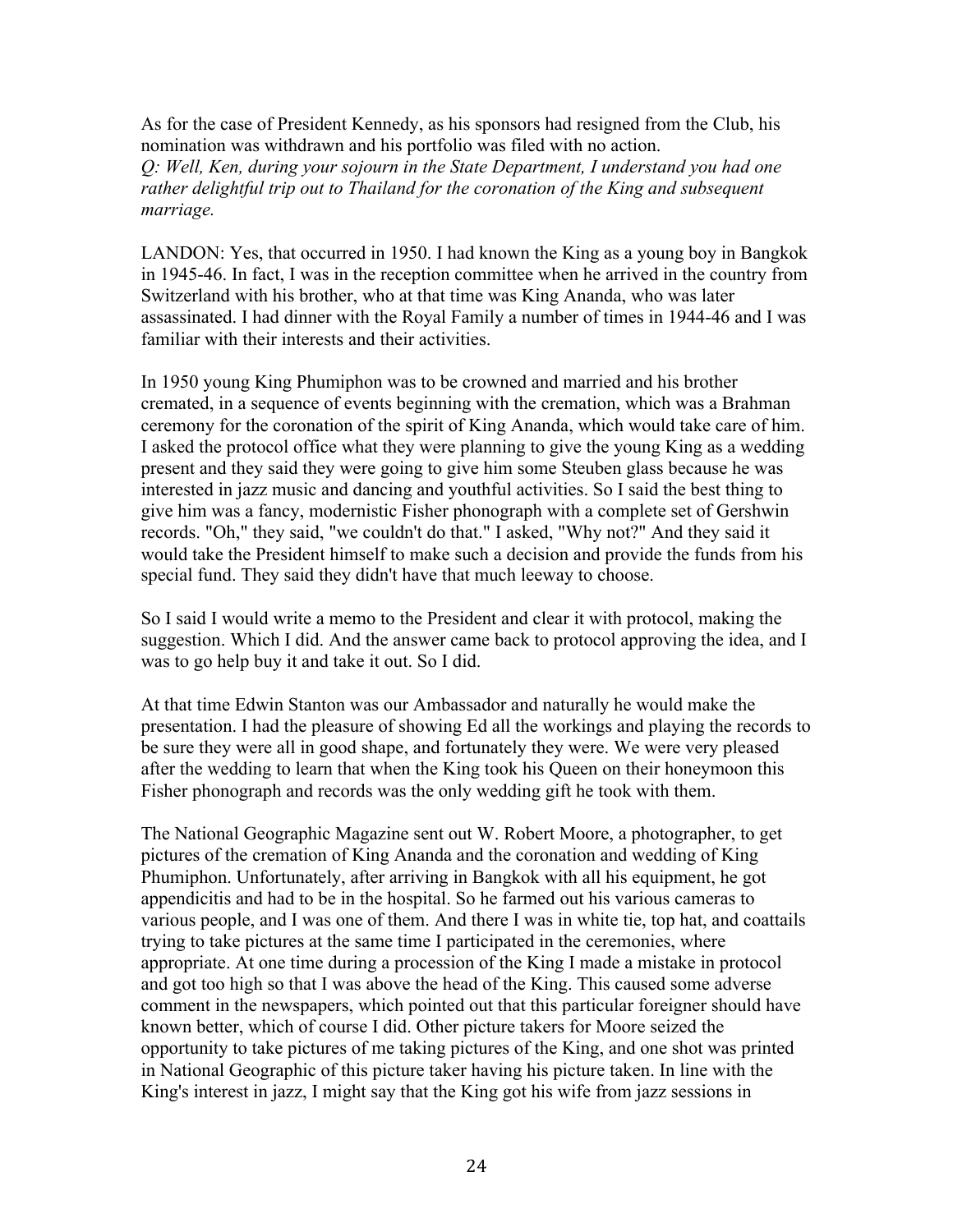Switzerland. She played the piano, a jazz piano, and he played the saxophone. I had known her first in Bangkok in 1945 when she was about 13 years old, and I danced with her in the Suranurom Gardens. She had pigtails down her back and was a very pretty little girl. At that time her father was being considered for Ambassador to Washington. Lucky for her he was sent to London. She was one of the pretty Thai girls who went often to Switzerland to entertain the brothers Ananda and Phumiphon. Phumiphon fell in love with her. After his brother died, many parents began pressing their daughters on Phumiphon as possible queen.

One prominent family headed by Prince Dhani, a fine scholar and one time Minister of Education, had a daughter highly eligible and looked like the front runner. But Prince Dhani was a historian and a stickler for procedure and insisted that the young couple must first call upon and secure the approval of the old Queen Mother living in a palace north of Bangkok. This would entail requiring Phumiphon to return from Switzerland, and he became inpatient and went ahead and decided on the girl of his choice who had been playing jazz piano with him.

In the Eisenhower Administration, when John Foster Dulles was Secretary of State, he called me on the phone and said, "I am going out to Bangkok and want to take a present to the King. "What should I take him?" And I said, "Take him an alto saxophone. He doesn't have one. He has other saxophones but not an alto." So Dulles had such a saxophone purchased and suitably engraved and carried it out with him.

While speaking of kings and queens I was reminded of King Prajatipok and his Queen Ramphaiphani, the King being the last absolute monarch in the Chakri line who officiated at the time of the 1932 coup d'état which limited the monarchy from that time on under diverse constitutions and military regimes. That King was a dapper, slim man who loved to smoke huge cigars. At the time of the coup he was having a constitution drafted by the American legal adviser, Raymond Stevens, but the initiative was taken from him by the coup and subsequent events described in my book Siam in Transition. The King wanted to disengage from the scene but the military deprived him of that opportunity until he sought medical attention and an operation for cataracts on one eye and was given leave to go to the United States for the surgery. He then went on to England and settled there until his death.

Queen Ramphaiphani and many Thai were caught up in WWII, and the next time I encountered her was at the end of the war in 1946 in a New York hotel. She and a group of Thai students and diplomats were being repatriated, presumably to Thailand, although I was given to understand that if they chose to go elsewhere there would be no objection. So I was sent to New York to meet the group, which were settled into a wing of the hotel, with some American constraints pending further decisions. My job was not only to reassure them but also to find out where they wanted to go and when.

I walked into their area in the hotel and found them gathered in a large sitting room reading and talking. They were all speaking in Thai, naturally. So I spoke up in Thai and asked if I might meet them for a brief discussion of their plans. The silence that struck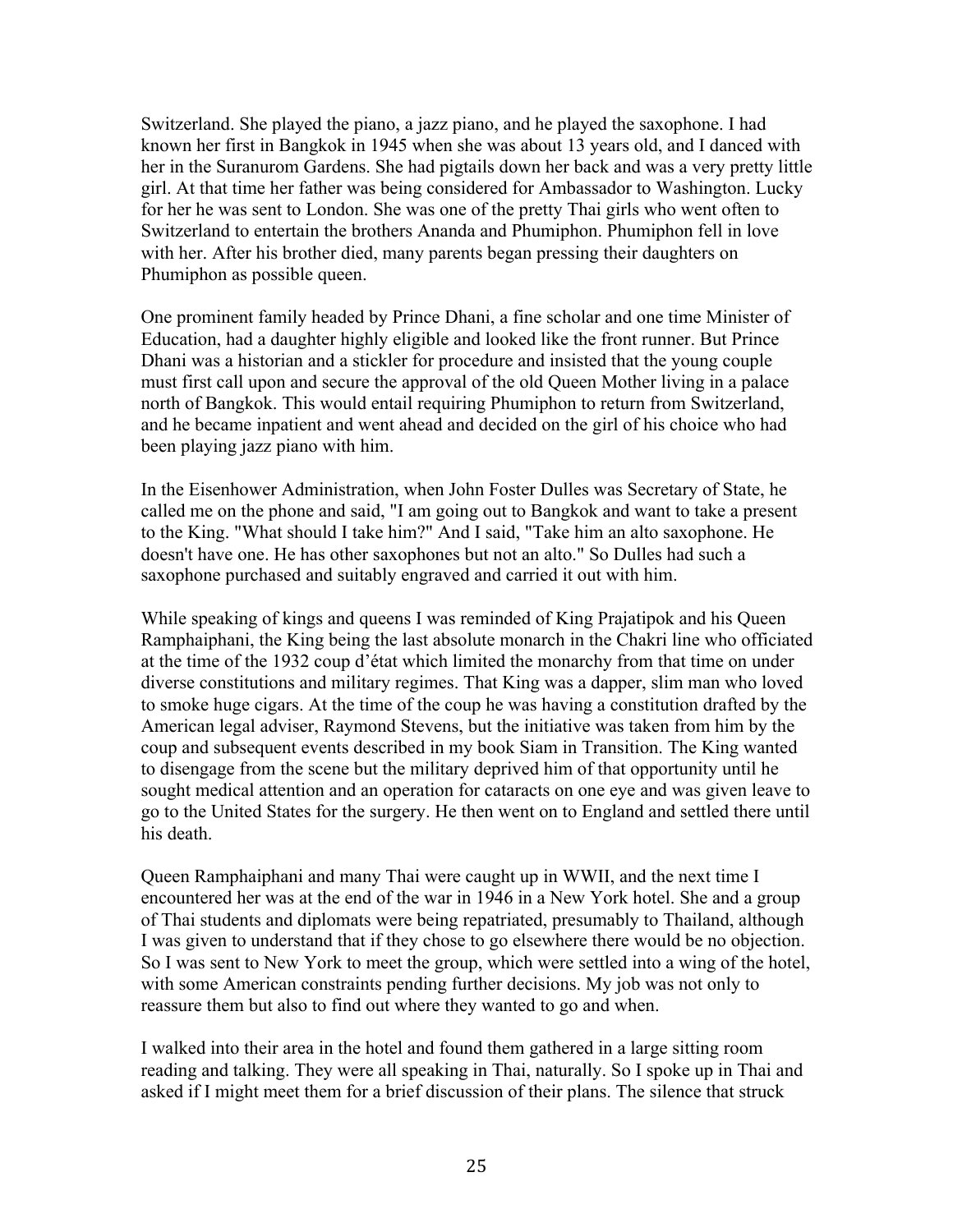that room made me feel that they thought I was the fox entering the chicken house. They were at first very suspicious until a couple of them and the Queen recognized me from pre-war times. I remember that one young student in particular didn't want to return to Bangkok but wanted to go to England--he had been in Germany--to complete his education. He later came to Washington as Ambassador and then Minister of Foreign Affairs, and he and I had a good laugh as he recalled his initial alarm and then his pleasure at my help in his going to England and not to Bangkok.

Queen Ramphaiphani came to Washington and during her stay sent word to me that she would like to come to dinner at our house, which then as now was 4711 Fulton Street, NW. One does not invite a queen to dinner, but royalty invites itself - and she was being not only royal but wanted to see something of that remarkable woman, Margaret Landon, who had written Anna and the King of Siam, which was already in a movie starring Rex Harrison and Irene Dunn. So we got the caterers and trimmed up the house for the dinner.

We heard the cars bringing the Royal Family to dinner and hurried to open the front door. I had hardly opened the door when Prince Supawat, brother of the Queen, came bursting in with great enthusiasm and upon seeing Margaret standing with me exclaimed: "I am one member of the Royal Family that likes your book, Anna and the King of Siam, about our famous King Mongkut. It is all true! I am a painter and I know that every picture has both sunshine and shadow! He continued to congratulate Margaret on her book as his sister mounted our steep front stairs and came into our house more sedately.

I had procured, while in Bangkok in 1945-46, a most complete set of classical Thai records and I thought it would be nice if I could have one of my daughters sit in an adjacent room, during dinner, and play some records. I picked a few out and when I gave the signal at the second course of dinner, my daughter started a record. Queen Ramphaiphani was startled at the music and her fork dropped out of her hand and she burst into tears. She covered her eyes briefly with her napkin and we were all stunned into silence and concern, not knowing what had gone wrong. She dried her eyes and explained: "That particular music was the favorite of my husband, and he had it played often by the Royal Orchestra while we dined. The music brought back many happy memories when there was no sadness!" I asked her if she would like to have my daughter play more records and she said she would be delighted. And so the Royal Philharmonic Orchestra of King Prajatipok entertained his queen at dinner in our home that night!

One of my most amusing memories, perhaps valuable for a time politically, was when General, later Marshal, Sarit came to Washington before becoming prime minister of Thailand in 1958. I had met him for the first time in Bangkok when Ed Stanton was the Ambassador in 1950. My reading of the Thai language newspapers led me to realize that General Sarit was going to become a very prominent politician, and so I asked Stanton to arrange for me to call on him. Stanton asked his military attaché to make the arrangements and the attaché balked. He said that he didn't see that it was any of my business to call on a General, which was his area of responsibility. He said that if I wanted to know something military I should ask him to provide the answer. So I said to Stanton, don't bother. I told some of my Thai friends I'd like to call on the General and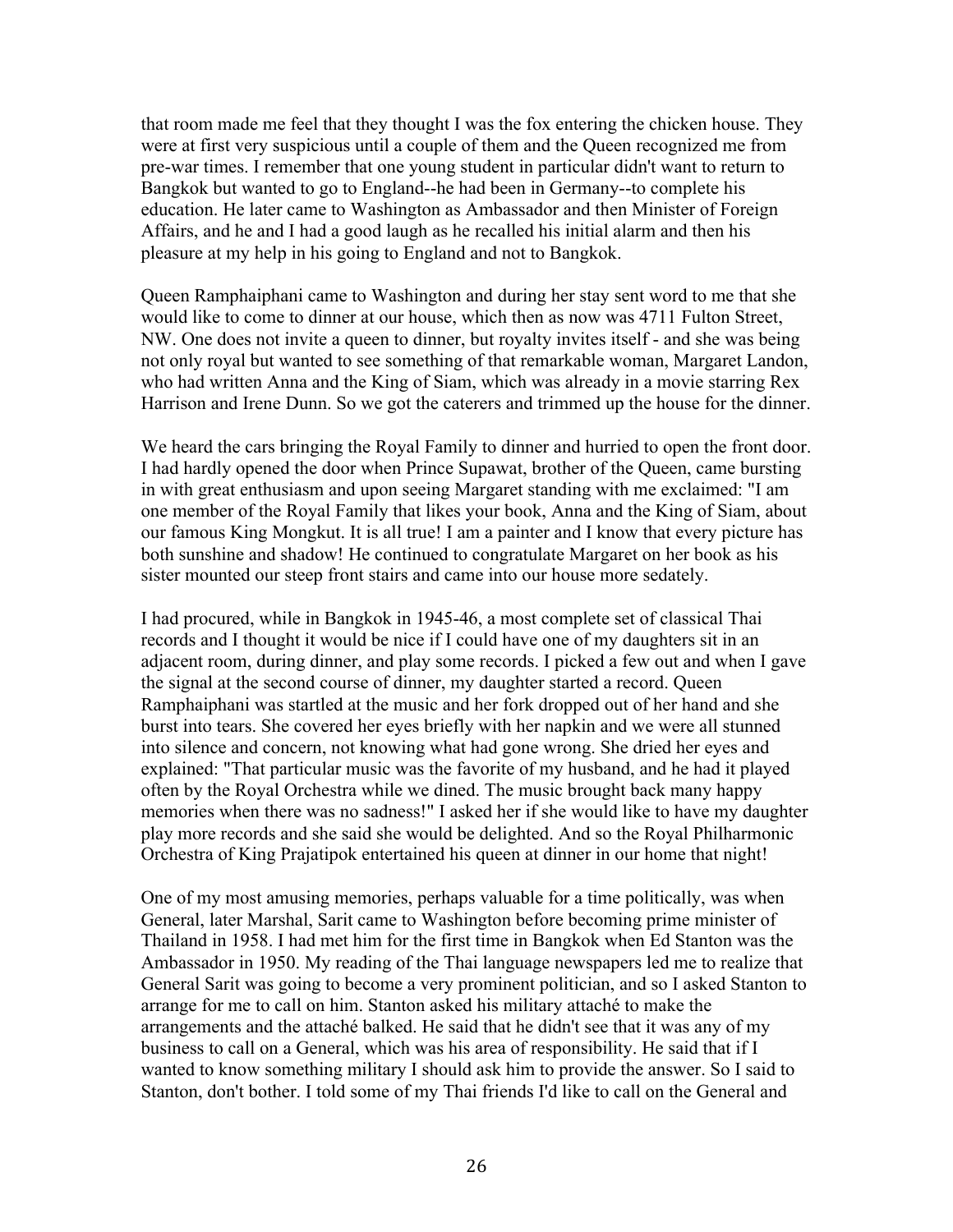they sent word to him. General Sarit sent word back to me that the meeting would be pointless because he didn't speak English. So I sent word back to him that I didn't speak English either.

Sarit was amused and sent his car around for me. He was in command of the first army tank corps in Bangkok, and his office was behind barbed wire, which was set up as a maze. We had a very pleasant and unimportant conversation as he tried to figure out what my interest was in him and I tried to figure out how able he was and what ambitions he might have.

So he came to Washington in the late 50s and by that time he was a big shot in politics and it was only a question of time when he would take over the seat of power. I knew this and he knew that I knew it. So he came out to our house for dinner one night with his entourage of aides who filled the house. I still remember that we had a caterer provide French food, which he stirred around on his plate until Margaret served a turkey stuffed with wild rice, which she had prepared herself. He then settled down to eat with great satisfaction and in large quantity. We had a porch at the side of our residence that looked out on a very quiet backyard. At dusk we went out to stand on the porch and the General lighted a cheroot. As we were standing there a bit fat opossum came out from under the porch and sat down on the grass and scratched itself. He looked at us standing there and showed no alarm at all and finally, when he got through scratching, he waddled out through the yard probably in search of his evening snack. General Sarit looked at this animal in amazement and exclaimed, "Maa chao woy, what's that?"

I explained to him that it was an opossum, that they didn't have one just like that in Thailand. He asked me "Is it wild or is it tame?"

I said, "It's wild."

He said, "Does it live here with you?"

I said, "Yes, it lives here with me, under our porch."

He asked, "Is he afraid of you?" and I said no, he's used to me. He sometimes walked right past me.

"Maa chao woy," exclaimed General Sarit.

Well, the birds were twittering around the bird feeders in an apple tree, getting a final snack before bedtime, and he admired them and asked me what I fed them. He wanted to know if they were wild or tame. I said they were wild. He then proceeded to go through the same questions he had asked about the opossum and when satisfied exclaimed again, "Maa chao woy!" Then a mother chipmunk came out of a hedge at the east side of stone steps that led up a steep terrace to the rest of the yard and proceeded without haste to a hedge on the west side of the steps, followed by five little chipmunk babies. General Sarit exclaimed in amazement, "Ai ya, what are those animals?" And I explained what they were and that was a mother chipmunk taking her children for an evening walk.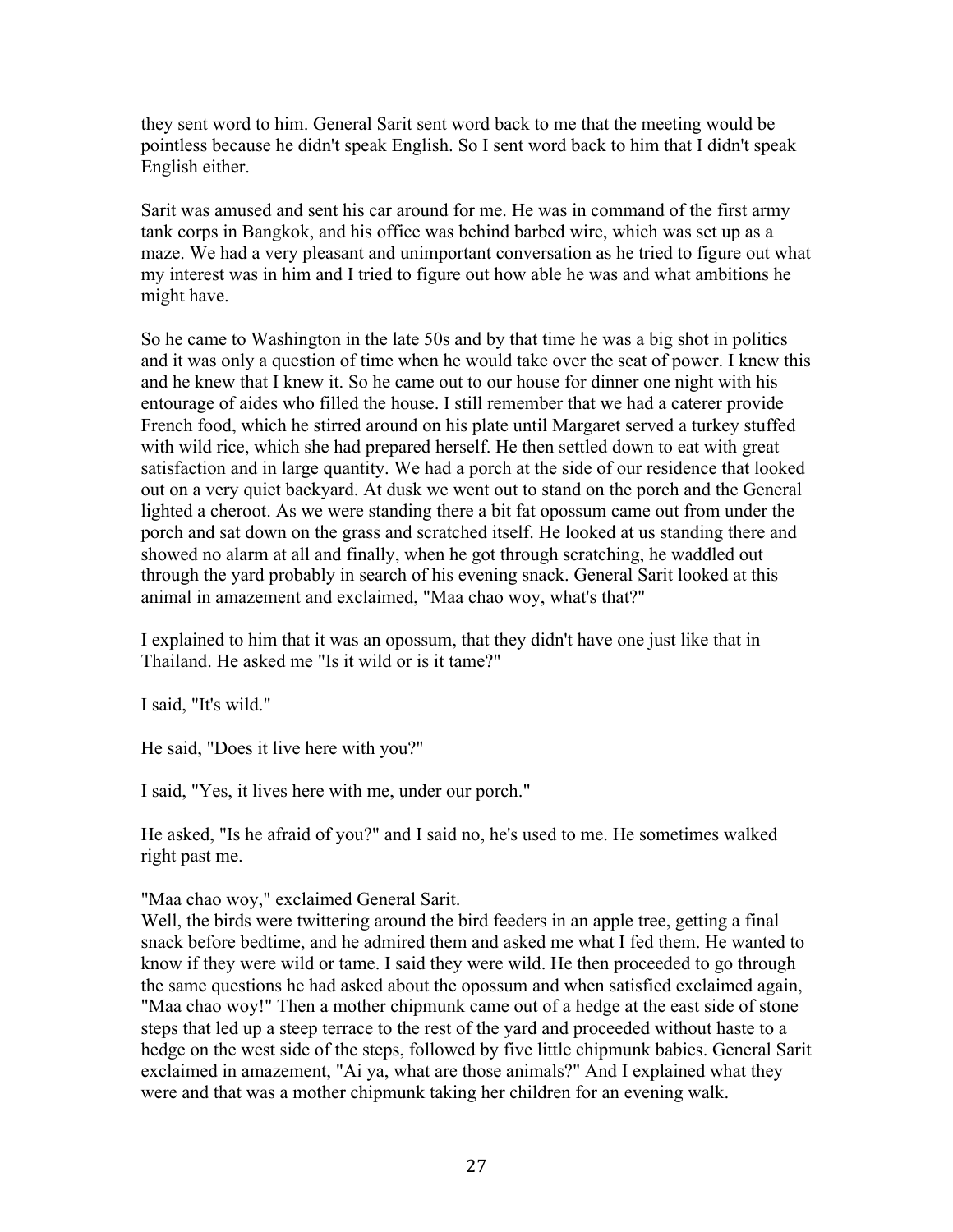"Maa chao woy," he exclaimed, and asked "Are they wild or are they tame?" And I said they were wild. And then the General went through the same questions again that he had asked about the opossum. Were they afraid of me? Did they live with me? And did I feed them? I assured him they took care of themselves in my very quiet backyard.

Then we stepped out into the garden and started up the steep stone steps. As we went up, there were squirrels running around overhead. The General made no comment but just observed them. When he came near the top of the steps of which there were about fifteen, he stopped short of the top and stood silently, absolutely dead still. Then he turned his head and asked me, "Ai ya, what's this?"

I stepped up beside him and there about four feet in front of him crouched a great, fat rabbit chewing its cud, looking complacently at General Sarit and me. "It's a rabbit," I said.

The General shook his head in wonder and exclaimed "Maa chao, woy" and then asked the inevitable questions--is it wild or tame? Does it live with you? Is it afraid of you? And while we were talking the rabbit casually hopped away into a hedge at the back fence and disappeared. The general was silent as we went back down the steps, but before we went back into the house he turned to me and said, "I think I'm beginning to understand you. You've got the heart of a Buddhist, and these animals know it and live with you."

Shortly after, in 1958, he became prime minister, and I flew out to Bangkok again in 1960 while Working for the Operations Coordinating Board. At that time, Laos was in a tense situation, and I flew there in the course of my travels in southeast Asia. Coming back into Bangkok I landed one night at about 1 a.m. from Saigon. An aide of the Prime Minister, Marshal Sarit, was at the airport to meet me. He said that the Prime Minister wanted me to come to breakfast with him. "He wants to talk to you about Laos and Vietnam<sup>"</sup>

I said that of course I would be very glad to do that, but--"you come out like this at 1 o'clock in the morning?" And his reply was that Sarit wanted to see me. So I went on to my quarters where I was staying with old friends and sent word to the deputy chief of mission, Leonard Unger, to go with me if he could. He came in his car about 7:30 a.m. and we drove to have breakfast with Sarit at about 8 a.m. We were received in a very friendly fashion. There were just the three of us--with numerous aides in the background but not at breakfast with us.

My conversation with Marshal Sarit was entirely in Thai, as usual. To my astonishment Leonard Unger, who had been studying Thai during his lunch hours, was able to follow a great deal of the conversation, occasionally asking what some word meant. One of the things that bothered me during our conversation was that the lights in the room gradually grew brighter and brighter until they were almost blinding. And then the Prime Minister recalled his visit to our home in Washington and the experience he had with the opossum,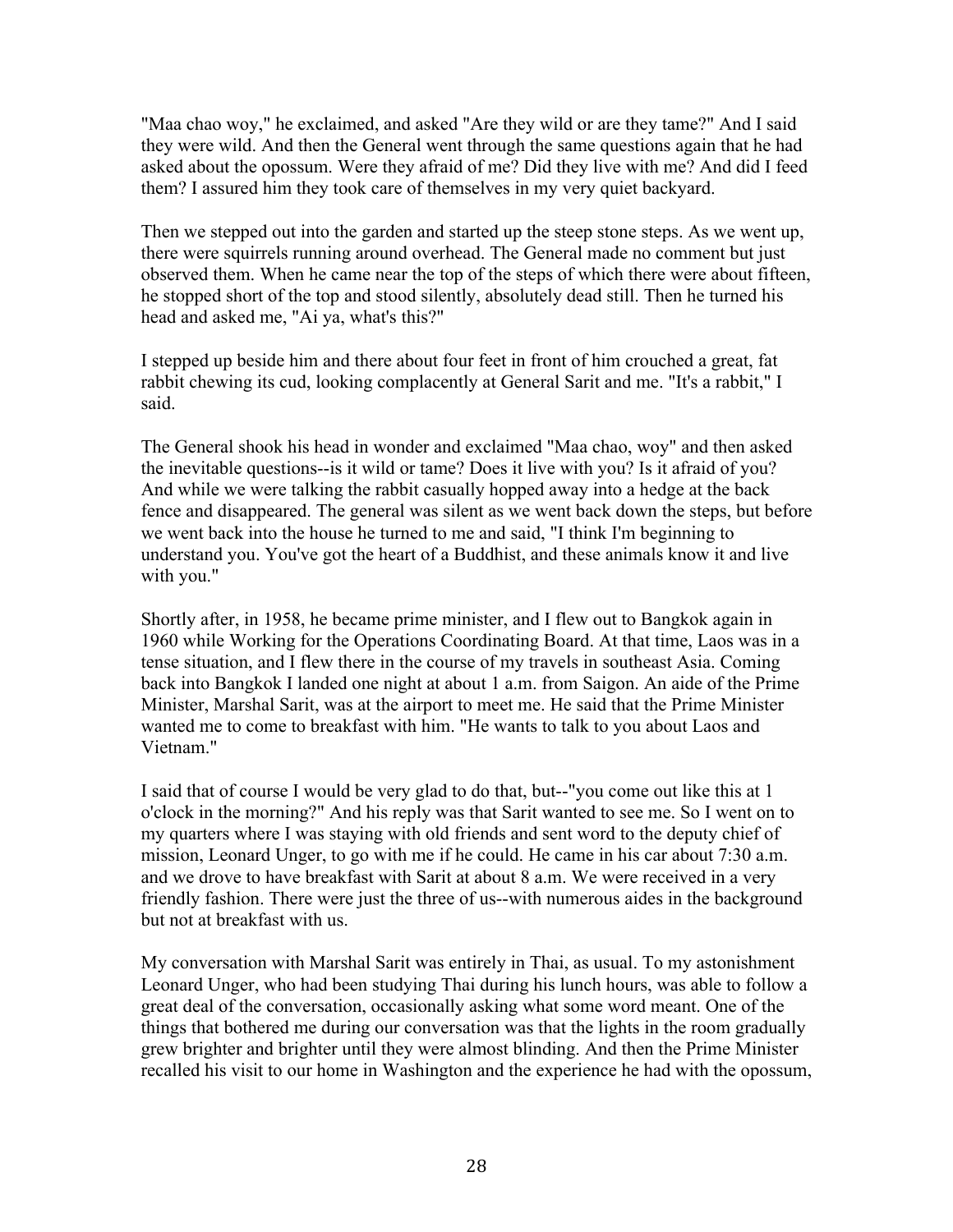the birds, the chipmunks, the squirrels, and the rabbit. Furthermore he recapitulated his questions to me on each of the animals and his exclamations of wonder. Apparently, the visit had really stuck in his mind.

And then the lights began to dim and fade off and he turned to other subjects briefly, and I thought to myself, thank heavens someone had sense to dim those lights. And then Leonard Unger and I departed and went to the embassy. Well, when I got to the embassy the phone was ringing like mad. Old friends wanted to see me because they knew I was back in Bangkok. How did they know, I asked. Why, I'd just been on live television with the Prime Minister and they'd all listened to his tale about the animals in my backyard!

While recalling some of my State Department experiences it might be of interest for me to say something about my experience with the Kennedy administration and with what became known as the counter-insurgency program and the establishment of the National Interdepartmental Seminar under a presidential directive. After I had been abolished by McGeorge Bundy along with the rest of the staff on the Operations Coordinating Board, Dean Rusk graciously took me back into the State Department. He really didn't have a job for me, and so I was put on hold in the Foreign Service Institute on the grounds that I was a professor and teacher. I found myself giving a two-week course on southeast Asia once every six weeks - and I thought I might just coast out that way to retirement if nothing turned up more exciting. Then I had a phone call from Walt Rostow after he and General Maxwell Taylor had made a trip to Saigon toward the end of the first Kennedy year, 1961, and they came back saying, "There's an insurgency in Vietnam and we must counter insurgency." Counter-insurgency became the cliché or touchstone word for Kennedy policy in countering what was believed to be the wars of national liberation sponsored by the Soviet and Chinese Communists around the world. So Walt Rostow said, "Ken, I may have a job for you. Come on over."

So I went to his office and he had a National Security Council order in draft form to be signed by President Kennedy to set up a training program to counter insurgency--and, in particular, also, a country team training program for the top brass in embassies, training ambassadors, generals, colonels, and the top officials in CIA, USIA, and so forth. And Walt offered me the job of concocting such a program under the directive. And I said something that came out sounding like yes, sir. And I read the NSC draft looking for just one thing, money. I wanted a blank check that the Under Secretary of State for administration would honor when I began spending money.

Soon I met a committee that met under General Taylor and included General Krulak for the military, Alexis Johnson for State, Walt Rostow, and some others. I was given a very general directive because they didn't know what they wanted, not even how many weeks the training program should be, and I didn't know what I was going to be able to provide. That was in early 1962. I was told the first class would consist of 60 senior officials and they would arrive the first week in June. As I got started in March I saw I had a lot to do, setting up quarters at the Foreign Service Institute, establishing a reference and study library collection, and arranging for faculty - but, first and foremost, inventing a curriculum on how to counter insurgency. I was bemused to think that I was expected to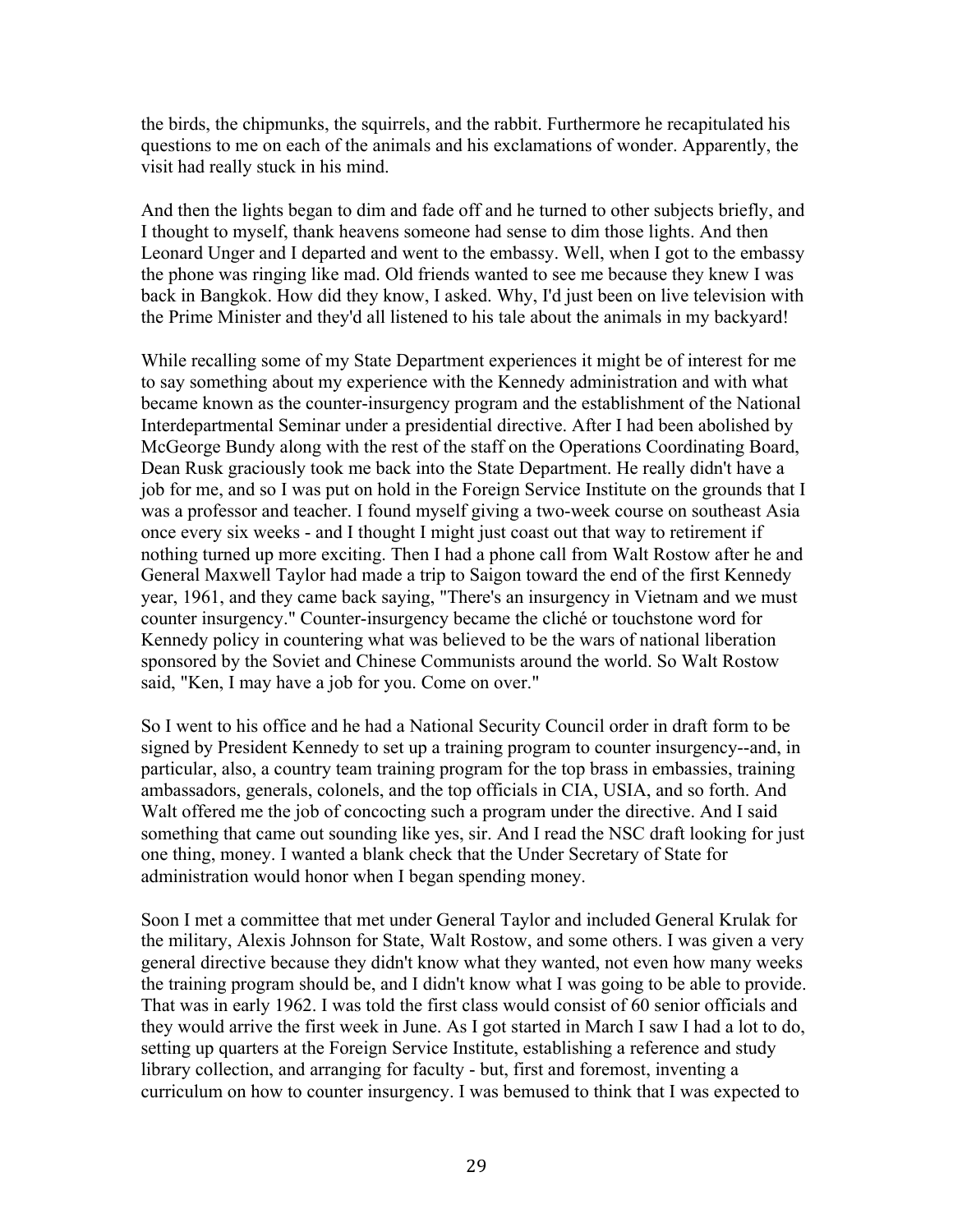dream up how to counter insurgency while from the time I was a boy I had always been on the other side, more insurgent than counter insurgent. But then I regarded this as an academic exercise and I didn't think anybody else knew any more than I did or didn't about how to counter insurgency, anyway.

Walt Rostow suggested that I go up to the Massachusetts Institute of Technology and discuss curriculum with Max Millikan, Lucian Pye, Everett Hagen, and various others, who might also become some of the lecturers. These were scholars writing and doing research on economic development, social change, and political development. They were very helpful with suggestions, and I settled down to develop a bibliography as of first importance, on which base I might arrange a course of study and lectures. I ordered 50 copies of each book that I bought on the theory that such high officials shouldn't wait to use the books they needed. I drafted sample courses for various lengths of time from four weeks to eight weeks, and after some discussion with the overseeing committee we agreed that five weeks was about right and also was as long as we could expect high officials to sit still for such study.

About six weeks before the first class, Rostow phoned me, "I told you that all 60 of these officers were to go east Asia, but now we want to divide the class and send some to Latin America. Can you modify the program to make that possible?" So naturally I said something that sounded like yes, sir and hired some Latin America experts to concoct parallel bibliography, lecturers, etc. etc. I might say that for the second class, which was held a few weeks after the close of this first one, the program was extended to cover Africa and subsequently the Middle East and South Asia. So it was evident that in the Kennedy administration it was the policy to consider the Communist conspiracy as worldwide and emanating from Moscow, even though in 1960, Professor Zagoria had written his book showing that China had parted from the Soviet Union as a fellow conspirator and that nationalist differences were clearly emerging within communist movements around the world.

In addition to this so-called Country Team Seminar, I was asked to arrange and chair a series of six lectures in the main auditorium of the State Department, which would seat about 400, to be attended by all officers above GS-7. This series of six lectures was kicked off by the Secretary of State, Dean Rusk, and by Walt Rostow. Walt told me he would give one lecture on every sequence of lectures, but I think he gave only that first lecture and left me to it. The military also arranged for similar general lectures and some 50,000 of their officers went through such a course the first year. I lectured in many of their programs, also.

After the Country Team Seminar had been going for about six months it was given a more fancy name: National Interdepartmental Seminar, and we moved at great expense into new quarters, a former -restaurant facing the Iwo Jima monument, introducing the most modern teaching aids and equipment then available. At the end of my year at this job I was phased out, and an ambassador on leave was given the job of administering the seminar. I became Dean of Area Studies at the Foreign Service Institute.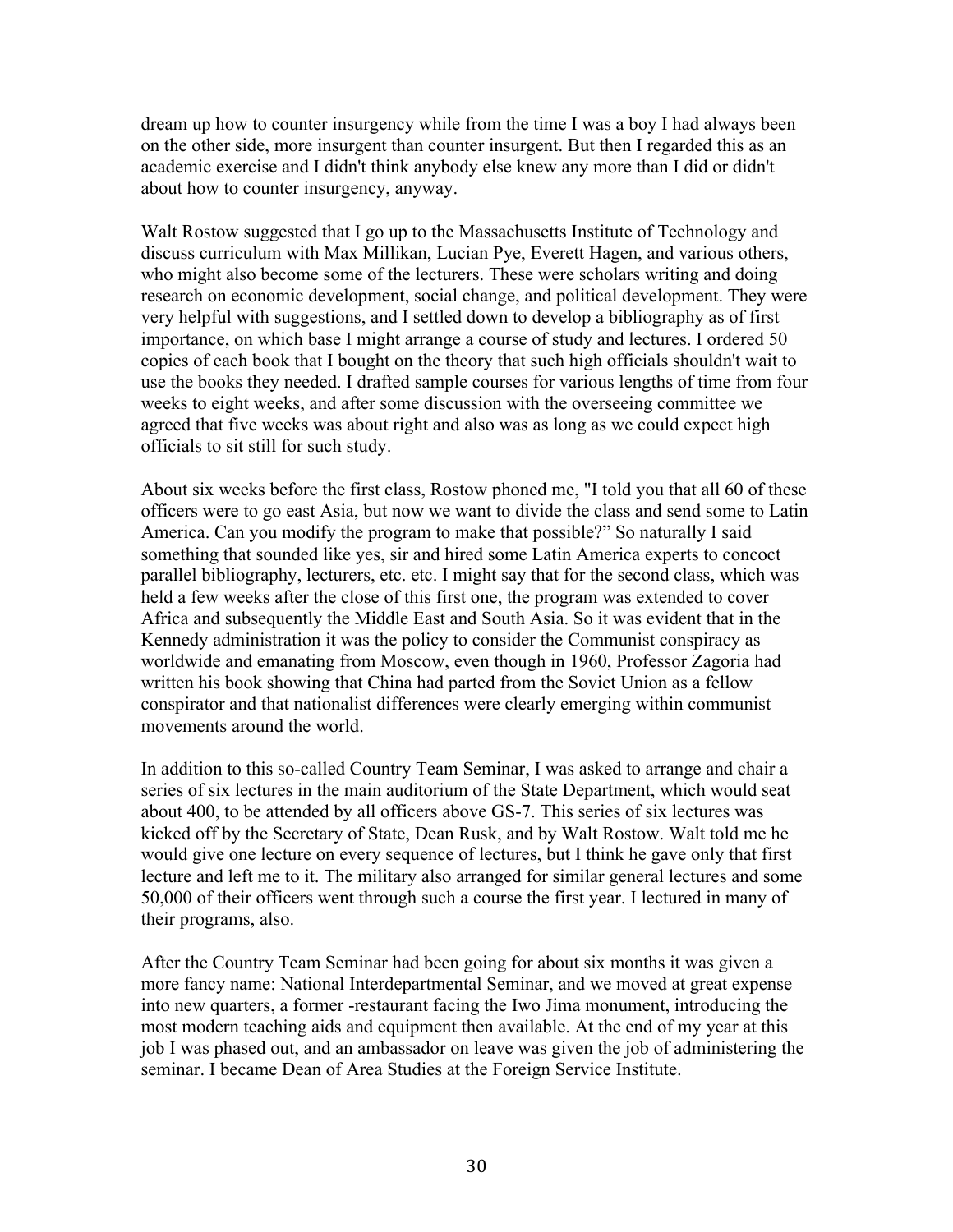The first graduating class of the Country Team Seminar was very interesting to me. It included a General Joseph Stilwell, son of the famous "Vinegar" Joe Stilwell of the China-Burma theater. General Stilwell came reluctantly the first week with no enthusiasm, under the presidential directive. He made a move to goof off on Thursday by informing me that he was departing for New York at 1500 that day and would not therefore return after lunch, and he would return on Monday at 0900. So for the fun of it, and also meaning it, I said, "Negative, General."

He was startled and said, "Negative?"

And I said, "Negative. You are here under a presidential directive, and how would it look to the President if you went off to New York?" "I see your point," he said, and we both laughed.

General Stilwell was not exactly a reader of books, and the bibliography I had assigned for reading was imposing. Toward the end of that first week General Stilwell stood up in class and said, "Professor, I have a question a good many of us are asking. Do you expect us to read all of those assignments?"

I said, "General, I developed these assignments on my understanding of the habits of chickens. If you scatter grain in front of a chicken, he will pick enough grain to take care of his appetite. If you tie him by the leg beside a small pile of grain he will eat and eat until it is gone. But if you tie him by the leg beside 5 pounds of grain he will peck until he has to lie down beside it and will continue pecking and that's what I expect you all to do." They were all very good natured about it and I think they did more reading than they or I had anticipated.

President Kennedy wanted to meet the graduates of that first class. He wanted to see what kind of people would be countering insurgency, and perhaps inspire them a little. So I had the honor of taking the 60 senior officers over to the White House. They stood in a small group near the White House, and I walked around by the President's office at the French doors there to let him know we were waiting for him. He looked up slightly startled and said, "What do you want?" And I said that I was there with a class of 60 senior officials who had taken a course of study on counter insurgency under his directive and that "You have a memo from me in your in-box no doubt on the subject." So he looked in his box and said, "Oh, yes, just give me a minute."

I backed off and in about 5 minutes the President appeared and we had the 60 officers all standing around on the grass. General Taylor and Walt Rostow were both there also. President Kennedy didn't have a single note in hand, but for about 15 minutes he gave a brilliant presentation of how to counter insurgency, showing that he was a quick learner with a most mobile mind. And also that he knew what he wanted.

*Q: Well, Ken, those are certainly some very fascinating stories. You know, there's one thing you and I have in common. We both have very charming wives that have each published a book. Your wife did a most fascinating book Anna and the King of Siam in*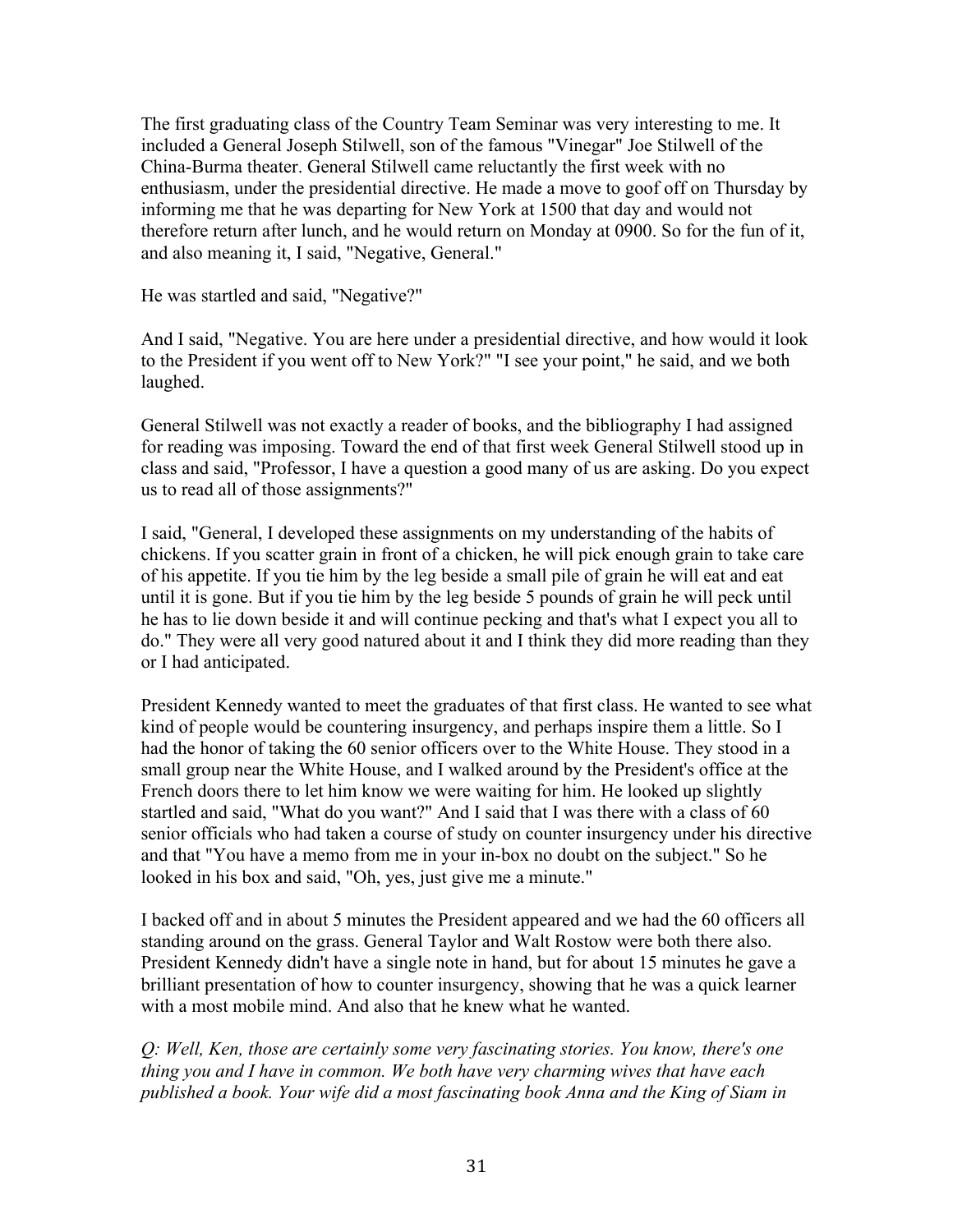*which she took the rather stilted diary of Anna Leonowens, who was an English governess, and made a fascinating story based on her years in Siam, her familiarity with the royal family, and very intensive research subsequently. And my wife, on the other hand, has written an interesting little book and illustrated and translated an old manuscript by a French Sinologist published in Paris at the turn of the century. The reason I mention this is that my wife was greatly aided and helped by two members of the Cosmos Club for many years and then, when \_\_\_\_ returned to this country, became the head of the Oriental department of the Library of Congress. He was most helpful to my wife in making the library facilities available for her research and in encouraging her in her endeavors.* 

Also, Dr. John Alexander Pope, former director of the Freer Gallery of Art, was very encouraging and allowed her to do considerable research in the library of the Freer. Both of these gentlemen have been long-time members of the Cosmos Club and also of the Literary Society of Washington, of which I believe your wife has been a member for a long time. So you must be familiar with them and their activities. Do you have any comments on them?

LANDON: Yes. To begin with Dr. Hummel--we became very good friends when I first arrived in Washington in August 1941 because, of course, I went directly to his Oriental section at the Library of Congress. I wanted to find out what documentation there was on southeast Asia. I found there were a few books on Vietnam written in the classic Nom character system, a "Siamese twin" sort of system using two characters side-by-side linked in the sense that one carried the meaning and the other the sound, approximately, in Vietnamese. But there was nothing really to amount to anything on Indochina except some of the publications of the Ecole Française d'Extrème Orient, a school of study located at Hanoi.

On Thailand, I found most of the Thai language publications lying in heaps on the floor, unprocessed because they had no one to read and classify them. As for Dr. Hummel, who first met me with casual interest, he became fascinated when he discovered that I could speak fluently in the Swatow dialect of south China, understood Fukienese dialect, and could manage in what I called schoolboy Mandarin, which was somewhat like the French spoken in Indiana as taught by teachers who had never been in France. Hummel was quite charmed by my interest in Chinese and also that I was the book editor on Oriental matters for the Journal of Philosophy published at Columbia University, when I held that post beginning in about 1943 or 1944.

I became quite an admirer of Dr. Hummel when I came to realize the magnitude of his achievements at the Library, his acquisition of one of the most substantial collections outside of China. He frequently twitted me that I had come to Washington on southeast Asian affairs but that my really important interest, in his view, was in Chinese matters.

This interest of mine in Chinese and Japanese affairs, of course, brought me into frequent contact with John Pope. So that he and I have been friends through the years. I often discussed with him some of the philosophic publications I was reviewing for the Journal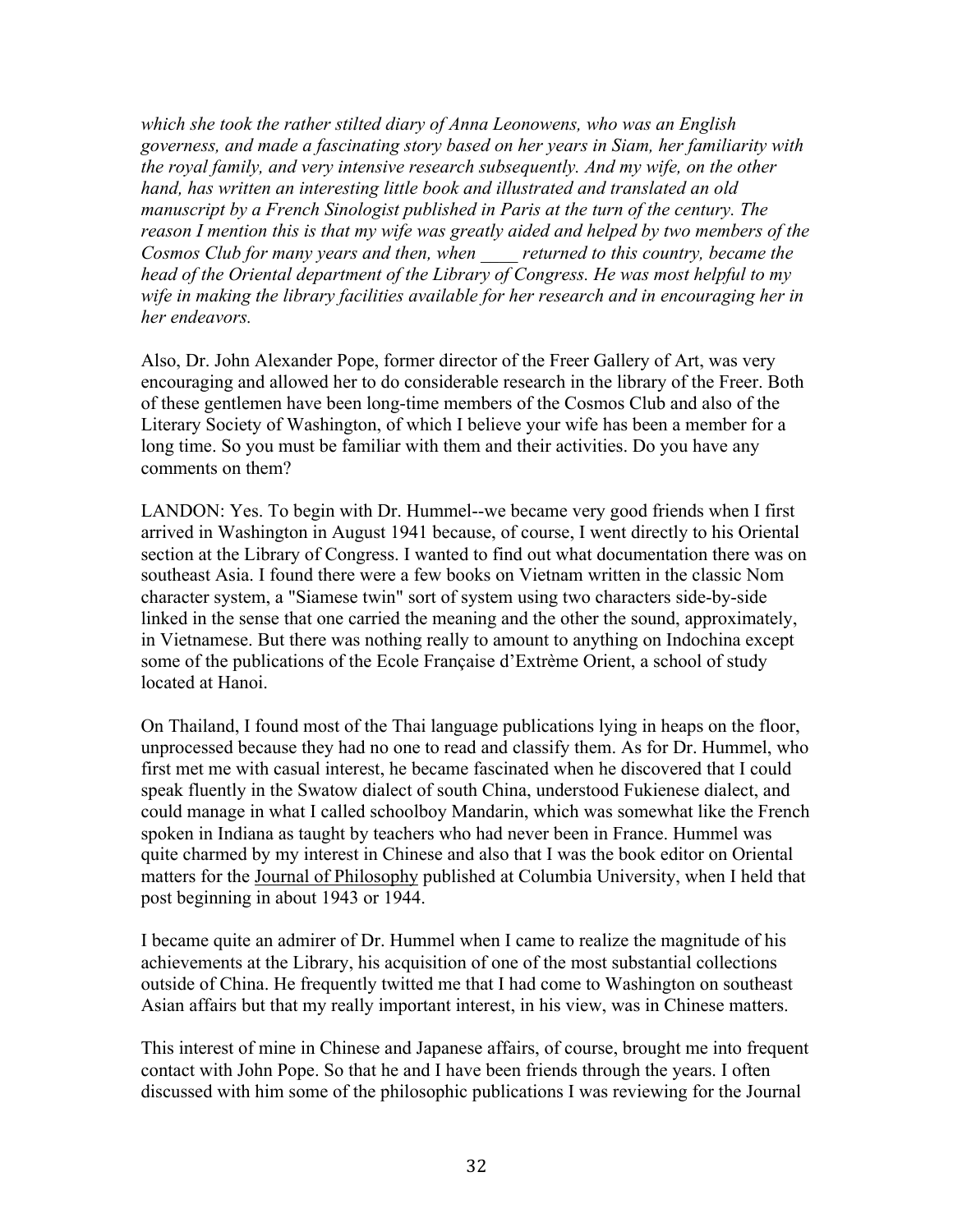of Philosophy because of his extensive knowledge and profound understanding of Asian ways of thought.

*Q: Ken, one of our mutual friends was Waldron Faulkner. And I always remember a story he told me about the presidential guesthouse, Blair House. It seems that when Waldron was a young man, a young architect just starting here, he'd gotten a job in some architectural firm that was remodeling Blair House to be used as an adjunct to the White House for visiting dignitaries. Well, one of the things the architect said was "Waldron the thing doesn't have any portico over the door. Would you do some research? There must have been one." Well, Waldron did a great deal of research, and so far as he could find, from old photographs, there never was a portico over the door. So he carefully designed one that he thought would be correct. Just recently, before his death, he picked up a book on old and famous houses in Washington, and here was a picture of the Blair House with this magnificent old portico, which gave him a great deal of chuckles.* 

LANDON: In connection with our famous wives, I might add a word more suggested by Bill Atwood. Margaret had excellent writing ability in college and could even write poetry, which she told me was only verse. This perplexed me as I didn't understand poetry and couldn't understand how anybody could write it. In fact, I viewed this ability with considerable awe. Her interest in writing was perhaps stimulated again years later when she noticed that I was spending some of our small income as missionaries in Siam on various publications of more political and societal nature than missionary. She asked me why I was buying such books and periodicals and ephemeral newspapers. And I said, "I'm going to write a book on the 1932 revolution in Siam because I think it marked a turning point in Thai history."

One day in 1929 or 1930, Margaret was visiting Dr. and Mrs. Edwin Bruce McDaniel, who lived across the peninsula from us in Nakhon Si Thammarat, where we had lived for a year after our one year in Bangkok language study. The doctor ran a hospital and a leper home. One morning when he and Mrs. McDaniel were preparing to go to work at the leper home he handed her a book, "The English Governess at the Siamese Court." He said he kept the book hidden behind other books in his bookcase because the Siamese people didn't like it. They felt it was demeaning to their king because it made him seem as a fallible human being and not the divine incarnation of Siva they believed him to be.

The book by Anna Leonowens was written in the Victorian style of the 1860s and '70s and to many people would have been boring reading. But Margaret was carried away into another century and world and hardly noticed the passage of time until she had finished it.

The next day Dr. McDaniel gave her a second book by Anna called "Romance of the Harem." These two books remained a vivid memory to Margaret when we returned to the United States, and she determined to try to find copies and perhaps to write an essay about Anna. We were in a Chicago bookstore where I was selecting books on China for university studies when Margaret drifted into the out-of-print fiction section and found a copy of the "English Governess" for \$1.50 and could hardly believe the price, as listings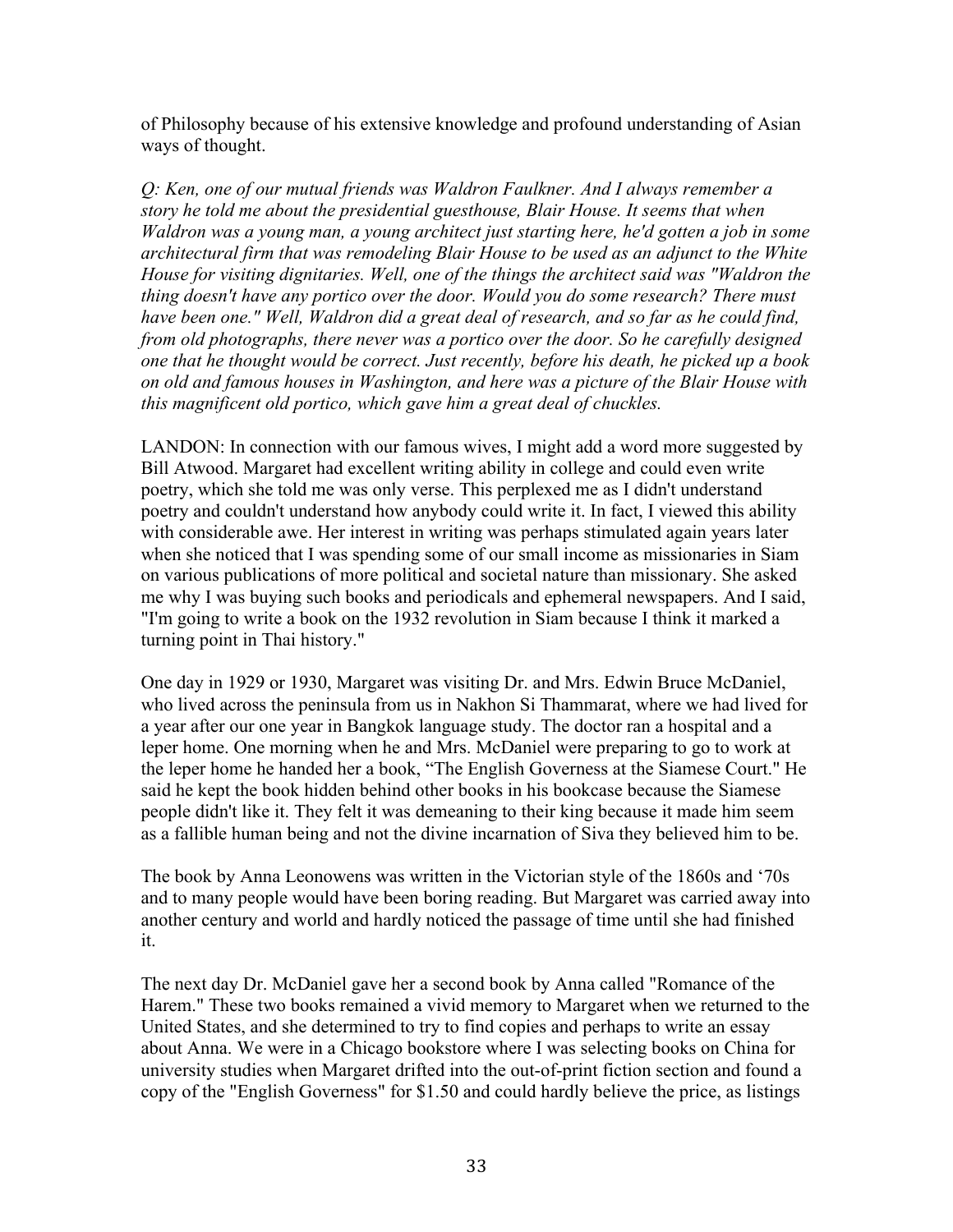by English stores were in the neighborhood of 5 pounds. And then at Marshall Fields a book sale was held and on a table she found the "Harem" for 50 cents. So she felt she was on her way to writing an essay about Anna.

Our lives have had many strange coincidences and one occurred when I was lecturing at Northwestern University to a clerical audience drawn from the greater Chicago area. In the audience was an Episcopalian clergyman named Dean Gerald C. Moore of the Evanston cathedral. He came up to me after the lecture and said, "My mother would love to meet you. She had a very dear friend in Siam named Anna - did you ever know her?"

The foreign community at that time was small and I knew all Americans and many British but no Anna, and so I said, "The only Anna I've ever heard of was Anna Leonowens and I never met her; she was before my time." And Dean Moore said, "That's the Anna!" I did some mental arithmetic and I figured that his mother would have to be about 100 years old to have known Anna Leonowens and so I said, "It would have been nice to have met your mother." He got the point and laughed and said, "Mother lives only four or five blocks from here and she'd love to see you!"

So we went to see his mother, who proved to be 93 years old. Her mind was as lively as that of a young woman and she had many vivid memories of Anna dating from 1867. I asked if I might bring Margaret to meet her, saying that Margaret was writing an essay on Anna and would appreciate her clear memories of Anna as a living person. So Margaret and I returned shortly for a very happy tea conversation.

And then a few months later we received an invitation to call again on the Moores to meet Miss Avis Fyshek, youngest granddaughter of Anna Leonowens, who came from Toronto for the only time in her life to visit the Moores. At that meeting they kept returning to the idea of Margaret's essay on Anna, which had actually not yet gotten underway except in sketch form in Margaret's mind and perhaps a little on paper. And they asked me repeatedly what I was writing and more about my book that was shortly to be published by the University of Chicago Press and Oxford Press on the 1932 revolution in Siam, called Siam in Transition.

The upshot of all this conversation was that Avis Fyshek told how she had tried to write the story of her grandmother and had almost 300 pages written before she realized that she didn't know enough about Siam to write it. Later she came out to Wheaton, Illinois, where we were living, and brought with her a file of her own attempted biography, as well as a box crammed with letters from Anna Leonowens to the family members plus some holograph letters from King Mongkut to Anna, which no one outside of the family knew existed. She then proposed that Margaret and I collaborate on a book about her grandmother if we were interested and willing. I said that that was more Margaret's line of writing than mine but that I would help in a support role in any way that might seem useful. Margaret and I both knew that a writer can't write with someone looking over the writer's shoulder with authority to modify, revise, or delete, and Margaret so informed Avis Fyshek. Fyshek not only turned over what materials she had but also graciously provided Margaret with a letter giving her a free hand. Also, she collected and sent